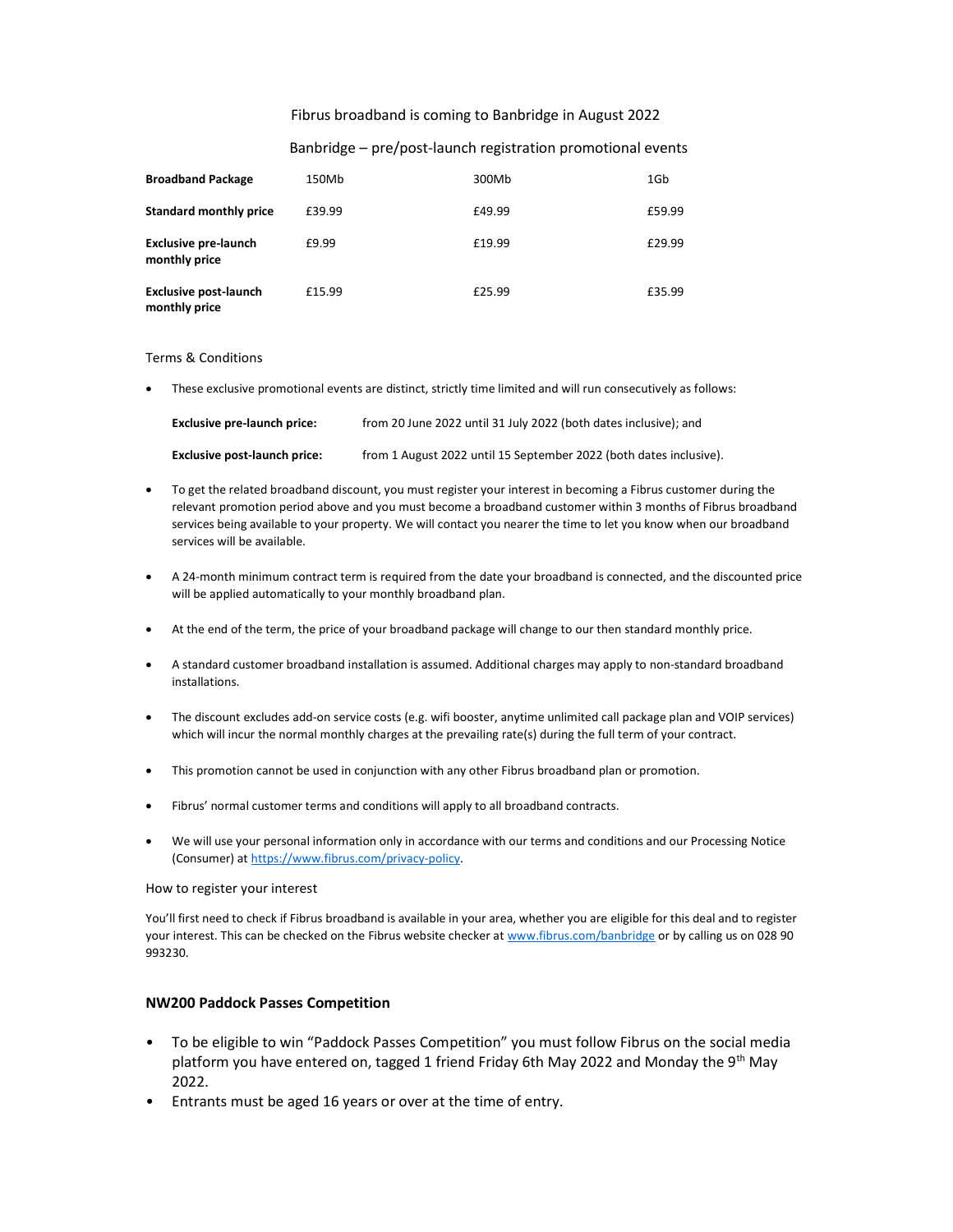- Competition is not open to Fibrus Employees or their direct family.
- Any personal data relating to entrants will not be disclosed to a third party without the individual's consent. Please see our Privacy Policy for further details.
- The winner will be chosen by the Marketing Team at Fibrus, if more than one individual has commented the winning name the winner will be chosen at random.
- The winner agrees to the use of their name, town of residence and photograph in relation to Fibrus Marketing.

# 6 Months FREE Offer – Terms and Conditions

- This is a limited time offer and will run from 3 May to 31 May 2022. This Offer is restricted to new [and current] Project Acorn\* residential customers only.
- The Offer assumes a standard customer broadband installation. Additional customer charges may apply to nonstandard broadband installations.
- The Offer excludes add-on service costs (e.g. wifi booster, anytime unlimited call package plan and VOIP services) which will incur the normal monthly charges during the full 18 month term of the contract.
- The monthly discount will be applied automatically to the customer's plan.
- The price of the customer's broadband package will change to the Fibrus standard pricing at the end of the 18 month plan.
- This Offer cannot be used in conjunction with, [or displace] any other Fibrus broadband plan or Offer.
- Fibrus' normal customer terms and conditions will apply to all broadband contracts

# 3 Months Free Broadband Deal

- 1. The '3 Months Free Deal' is only available to new, Acorn connectable customers
- 2. The '3 Months Free Deal' applies to phone sales only.
- 3. The '3 Months Free Deal' is not available online and is not available to Project Stratum **Customers**
- 4. Only new customers who sign up over the phone between 12:01am on Monday  $4<sup>th</sup>$  April 2022 and Saturday 23<sup>rd</sup> April 2022, 11:59pm on will be eligible to receive this offer.
- 5. The '3 Months Free Deal' may be withdrawn or terms & conditions amended at any time without notice.
- 6. The '3 Months Free Deal' cannot be used in conjunction with any promotional initiative

# Name Our Bufferfish Competition

- To be eligible to win "Name Our Buffer Fish Competition" you must follow Fibrus on the social media platform you have entered on, tagged 2 friends and commented a name between Friday 4th March 2022 and Friday the 25th March 2022.
- The "Nintendo Bundle" includes:
	- o Nintendo OLED Switch
	- o SanDisk 256 GB Memory Card
	- o £50 Nintendo E-Store Voucher
- Entrants must be aged 16 years or over at the time of entry.
- Competition is not open to Fibrus Employees or their direct family.
- Any personal data relating to entrants will not be disclosed to a third party without the individual's consent. Please see our Privacy Policy for further details.
- The winner will be chosen by the Marketing Team at Fibrus, if more than one individual has commented the winning name the winner will be chosen at random.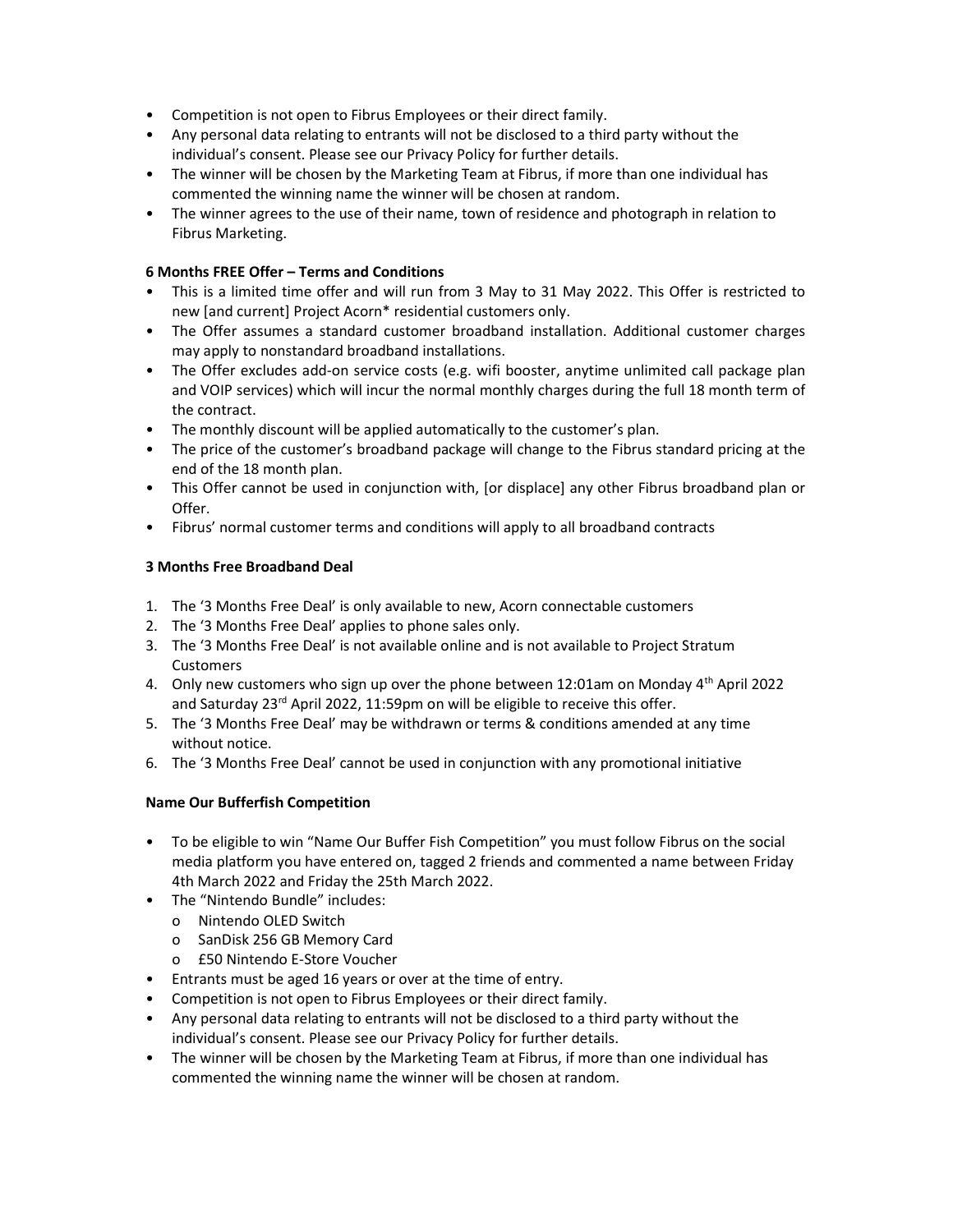• The winner agrees to the use of their name, town of residence and photograph in relation to Fibrus Marketing.

### 3 Months Free Broadband Deal

- 7. The '3 Months Free Deal' is only available to new, Acorn connectable customers in the following towns:
	- Annalong, Bushmills, Castlderg, Castlerock, Drapertown, Fivemiletown, Garvagh, Hilltown, Kilrea, Portstewart, Portglenone, Portrush, Rathfriland, Rasharkin, Rostrevor, Warrenpoint, Portaferry, Ballycastle, Dromara & Dromore
- 8. The '3 Months Free Deal' applies to phone sales only.
- 9. The '3 Months Free Deal' is not available online and is not available to Project Stratum **Customers**
- 10. Only new customers who sign up over the phone between 12:01am on Monday 21st February 2022 and Saturday  $26<sup>th</sup>$  February 2022, 11:59pm on will be eligible to receive this offer.
- 11. The '3 Months Free Deal' may be withdrawn or terms & conditions amended at any time without notice.
- 12. The '3 Months Free Deal' cannot be used in conjunction with any promotional initiative

## £100 Amazon Sign Up Voucher

- 1. The £100 Amazon voucher is for customers who get Fibrus Hyperfast Full Fibre Broadband installed into their home or business.
- 2. The £100 Amazon vouchers will be provided to the new customers within 6 weeks of getting Fibrus Hyperfast Full Fibre Broadband installed in their home or business.
- 3. The £100 Amazon vouchers cannot be replaced or refunded for cash or credit.
- 4. There is a limit of one voucher per premises.
- 5. The Amazon voucher offer may be withdrawn or terms & conditions amended at any time without notice.

### £100 Amazon Voucher for Sign Up

1. The £100 Amazon voucher is for the "First 200" customers in Cullybackey Stratum areas to get Fibrus Hyperfast Full Fibre Broadband installed into their home or business.

2. The £100 Amazon vouchers will be provided to the new customers in Cullybackey Stratum areas within 6 weeks of getting Fibrus Hyperfast Full Fibre Broadband installed in their home or business.

3. The "First 200" customers will be dealt with on a first come – first served basis.

4. The £100 Amazon vouchers cannot be replaced or refunded for cash or credit.

5. The "First 200" Amazon voucher offer may be withdrawn or terms & conditions amended at any time without notice.

6. This offer is only applicable to Project Stratum Customers

### Cullybackey Stratum "First 200" £100 Amazon Voucher

1. The £100 Amazon voucher is for the "First 200" customers in Cullybackey Stratum areas to get Fibrus Hyperfast Full Fibre Broadband installed into their home or business.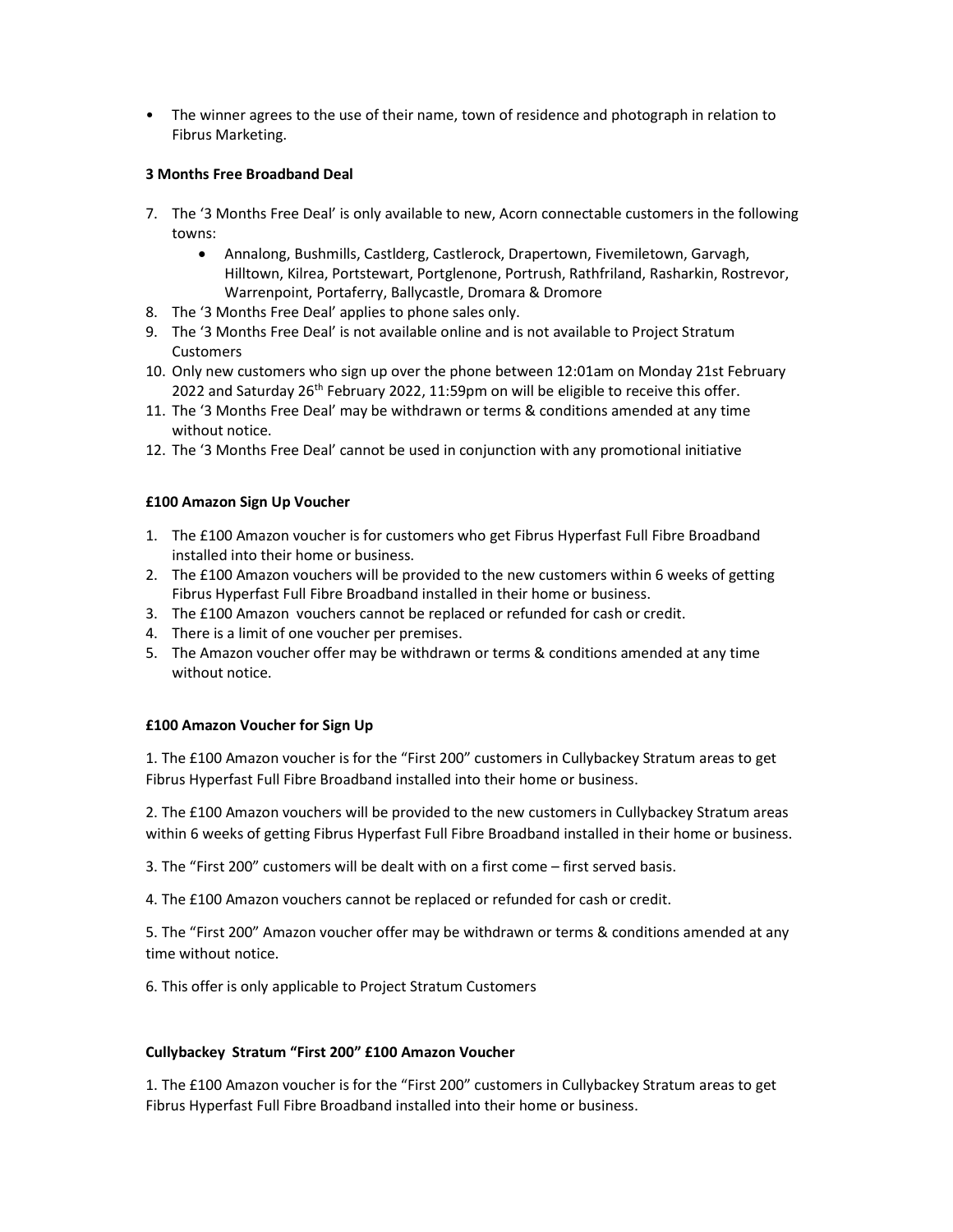2. The £100 Amazon vouchers will be provided to the new customers in Cullybackey Stratum areas within 6 weeks of getting Fibrus Hyperfast Full Fibre Broadband installed in their home or business.

3. The "First 200" customers will be dealt with on a first come – first served basis.

4. The £100 Amazon vouchers cannot be replaced or refunded for cash or credit.

5. The "First 200" Amazon voucher offer may be withdrawn or terms & conditions amended at any time without notice.

6. This offer is only applicable to Project Stratum Customers

## Kilrea "First 80" £100 Amazon - Closes 28<sup>th</sup> February 2022

- 6. The £100 Amazon voucher is for the "First 80" customers in Kilrea to get Fibrus Hyperfast Full Fibre Broadband installed into their home or business.
- 7. The £100 Amazon vouchers will be provided to the new customers in Kilrea within 6 weeks of getting Fibrus Hyperfast Full Fibre Broadband installed in their home or business.
- 8. The "First 80" customers will be dealt with on a first come first served basis.
- 9. The £100 Amazon vouchers cannot be replaced or refunded for cash or credit.
- 10. The "First 80" Amazon voucher offer may be withdrawn or terms & conditions amended at any time without notice.
- 11. This offer is not applicable to Project Stratum Customers.

## Win a GT Omega Gaming Bundle

- 1) To be eligible to win "the Gaming Bundle" (The prize), you must follow Fibrus on Instagram and tag 3 friends as well as follow belfast storm on twitter, between Tuesday 21<sup>st</sup> December 2021 and 11.59pm on  $4<sup>th</sup>$  January 2022.
- 2) The "the Gaming Bundle" includes:
	- a. GT Omega Gaming Chair
	- b. GT Omega mousemat
	- c. GT Omega Floormat
- 3) Entrants must be residents of the United Kingdom and must be aged 18 years or over at the time of entry.
- 4) Competition is not open to Fibrus Employees or their direct family
- 5) Any personal data relating to entrants will not be disclosed to a third party without the individual's consent. Please see our Privacy Policy for further details.
- 6) The winner will be selected at random from the list of entrants.
- 7) The winner agrees to the use of their name, town of residence and photograph in relation to Fibrus and Belfast Storm publicity material.

# Win Apple Bundle Worth over £850

- 8) To be eligible to win "the Apple Bundle" (The prize), you must register your details on fibrus.com/register between Wednesday  $1<sup>st</sup>$  December 2021 and 11.59pm on  $16<sup>th</sup>$  January 2022.
- 9) The "the Apple Bundle" includes:
	- a. 10.9-inch iPad Air Wi-Fi 64GB Space Grey
	- b. AirPods (3rd generation)
	- c. Smart Cover for iPad (9th generation) Black
	- d. HomePod mini Space Grey
- 10) Entrants must be residents of the United Kingdom and must be aged 18 years or over at the time of entry.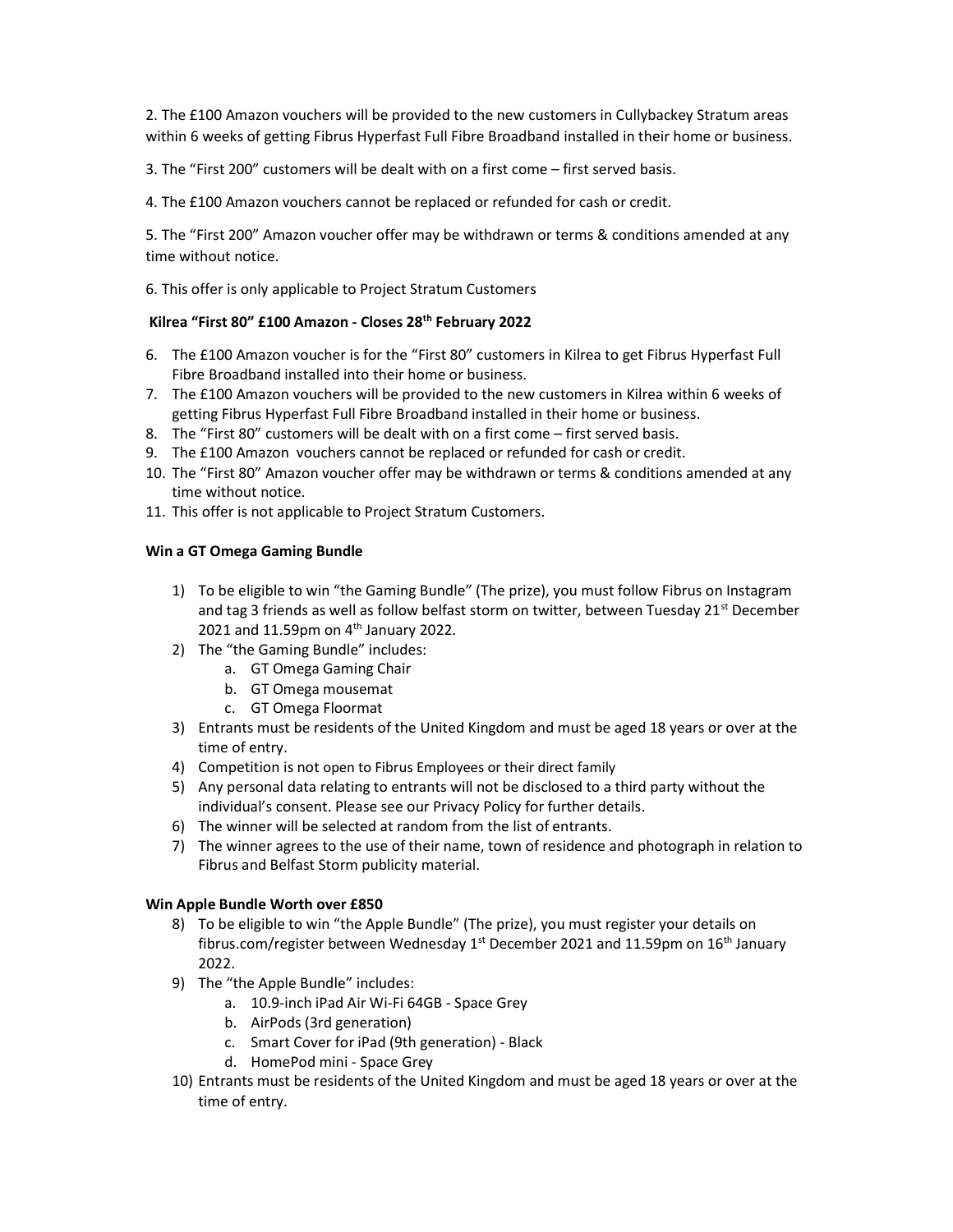- 11) There is one prize of the Apple Bundle to be delivered to the name of the entrant only.
- 12) Competition is not open to existing customers.
- 13) Entries are limited to one per household.
- 14) By registering your interest, you agree that Fibrus may contact you.
- 15) Any personal data relating to entrants will not be disclosed to a third party without the individual's consent. Please see our Privacy Policy for further details.
- 16) The winner will be selected at random from the list of entrants.
- 17) The winner agrees to the use of their name, town of residence and photograph in relation to Fibrus publicity material.

### Draperstown "First 80" £100 Amazon - Closes 28<sup>th</sup> February 2022

- 12. The £100 Amazon voucher is for the "First 80" customers in Draperstown to get Fibrus Hyperfast Full Fibre Broadband installed into their home or business.
- 13. The £100 Amazon vouchers will be provided to the new customers in Draperstown within 6 weeks of getting Fibrus Hyperfast Full Fibre Broadband installed in their home or business.
- 14. The "First 80" customers will be dealt with on a first come first served basis.
- 15. The £100 Amazon vouchers cannot be replaced or refunded for cash or credit.
- 16. The "First 80" Amazon voucher offer may be withdrawn or terms & conditions amended at any time without notice.
- 17. This offer is not applicable to Project Stratum Customers.

## Garrison "First 20" £100 Amazon - Closes 28th February 2022

- 18. The £100 Amazon voucher is for the "First 20" customers in Garrison to get Fibrus Hyperfast Full Fibre Broadband installed into their home or business.
- 19. The £100 Amazon vouchers will be provided to the new customers in Garrison within 6 weeks of getting Fibrus Hyperfast Full Fibre Broadband installed in their home or business.
- 20. The "First 20" customers will be dealt with on a first come first served basis.
- 21. The £100 Amazon vouchers cannot be replaced or refunded for cash or credit.
- 22. The "First 20" Amazon voucher offer may be withdrawn or terms & conditions amended at any time without notice.
- 23. This offer is not applicable to Project Stratum Customers.

### Newtownbutler "First 50" £100 Amazon - Closes 28th February 2022

- 24. The £100 Amazon voucher is for the "First 50" customers in Newtownbutler to get Fibrus Hyperfast Full Fibre Broadband installed into their home or business.
- 25. The £100 Amazon vouchers will be provided to the new customers in Newtownbutler within 6 weeks of getting Fibrus Hyperfast Full Fibre Broadband installed in their home or business.
- 26. The "First 50" customers will be dealt with on a first come first served basis.
- 27. The £100 Amazon vouchers cannot be replaced or refunded for cash or credit.
- 28. The "First 50" Amazon voucher offer may be withdrawn or terms & conditions amended at any time without notice.
- 29. This offer is not applicable to Project Stratum Customers.

### Castledawson "First 100" £100 Amazon - Closes 28th February 2022

30. The £100 Amazon voucher is for the "First 100" customers in Castledawson to get Fibrus Hyperfast Full Fibre Broadband installed into their home or business.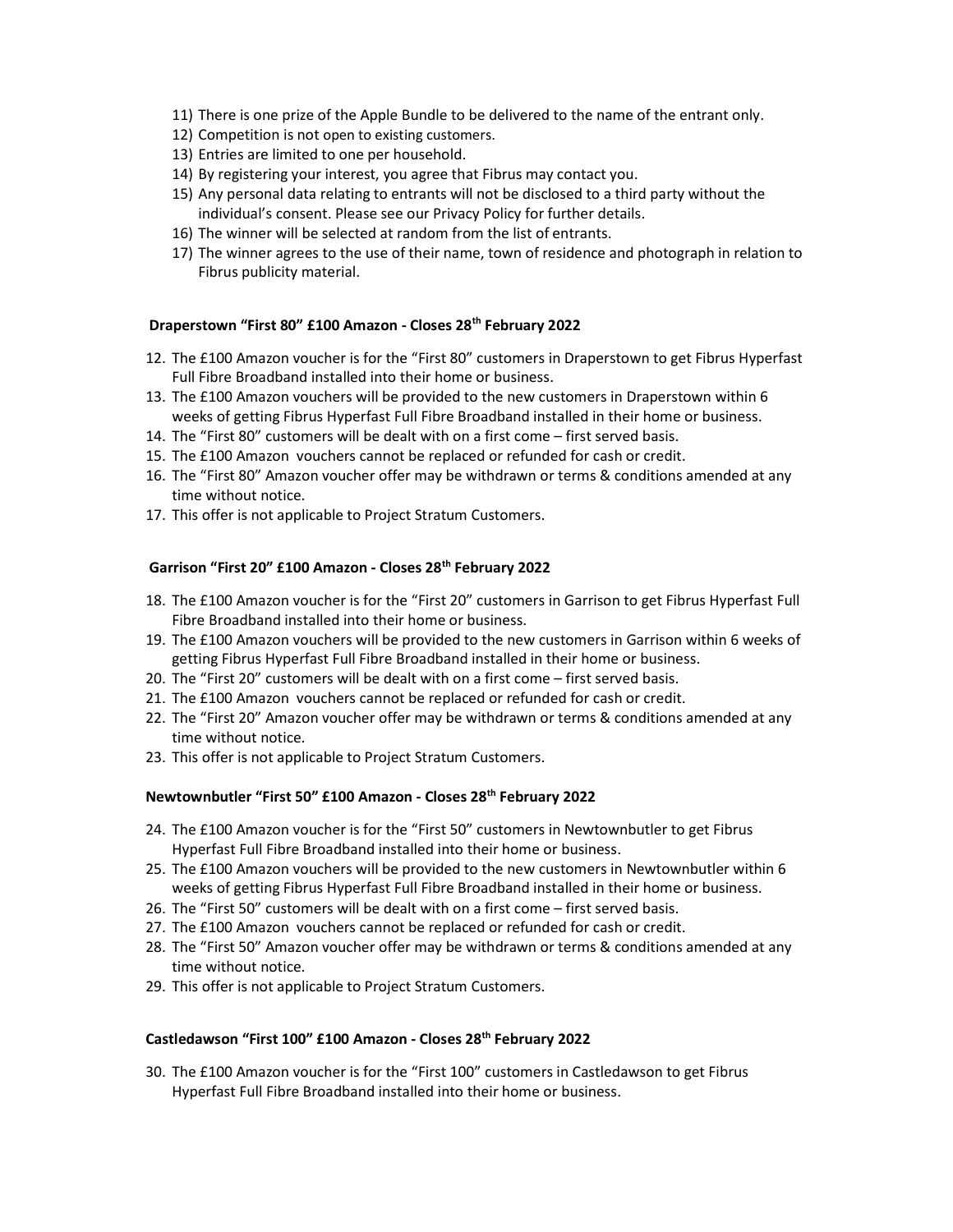- 31. The £100 Amazon vouchers will be provided to the new customers in Castledawson within 6 weeks of getting Fibrus Hyperfast Full Fibre Broadband installed in their home or business.
- 32. The "First 100" customers will be dealt with on a first come first served basis.
- 33. The £100 Amazon vouchers cannot be replaced or refunded for cash or credit.
- 34. The "First 100" Amazon voucher offer may be withdrawn or terms & conditions amended at any time without notice.
- 35. This offer is not applicable to Project Stratum Customers.

### Rasharkin "First 35" £100 Amazon - Closes 28th February 2022

- 36. The £100 Amazon voucher is for the "First 35" customers in Rasharkin to get Fibrus Hyperfast Full Fibre Broadband installed into their home or business.
- 37. The £100 Amazon vouchers will be provided to the new customers in Rasharkin within 6 weeks of getting Fibrus Hyperfast Full Fibre Broadband installed in their home or business.
- 38. The "First 35" customers will be dealt with on a first come first served basis.
- 39. The £100 Amazon vouchers cannot be replaced or refunded for cash or credit.
- 40. The "First 35" Amazon voucher offer may be withdrawn or terms & conditions amended at any time without notice.
- 41. This offer is not applicable to Project Stratum Customers.

## Moneymore "First 90" £100 Amazon - Closes 28th February 2022

- 42. The £100 Amazon voucher is for the "First 90" customers in Moneymore to get Fibrus Hyperfast Full Fibre Broadband installed into their home or business.
- 43. The £100 Amazon vouchers will be provided to the new customers in Moneymore within 6 weeks of getting Fibrus Hyperfast Full Fibre Broadband installed in their home or business.
- 44. The "First 90" customers will be dealt with on a first come first served basis.
- 45. The £100 Amazon vouchers cannot be replaced or refunded for cash or credit.
- 46. The "First 90" Amazon voucher offer may be withdrawn or terms & conditions amended at any time without notice.
- 47. This offer is not applicable to Project Stratum Customers.

### Dromara "First 50" £100 Amazon - Closes 28th February 2022

- 48. The £100 Amazon voucher is for the "First 50" customers in Dromara to get Fibrus Hyperfast Full Fibre Broadband installed into their home or business.
- 49. The £100 Amazon vouchers will be provided to the new customers in Dromara within 6 weeks of getting Fibrus Hyperfast Full Fibre Broadband installed in their home or business.
- 50. The "First 50" customers will be dealt with on a first come first served basis.
- 51. The £100 Amazon vouchers cannot be replaced or refunded for cash or credit.
- 52. The "First 50" Amazon voucher offer may be withdrawn or terms & conditions amended at any time without notice.
- 53. This offer is not applicable to Project Stratum Customers.

# Irvinestown "First 125" £100 Amazon - Closes 28<sup>th</sup> February 2022

- 54. The £100 Amazon voucher is for the "First 125" customers in Irvinestown to get Fibrus Hyperfast Full Fibre Broadband installed into their home or business.
- 55. The £100 Amazon vouchers will be provided to the new customers in Irvinestown within 6 weeks of getting Fibrus Hyperfast Full Fibre Broadband installed in their home or business.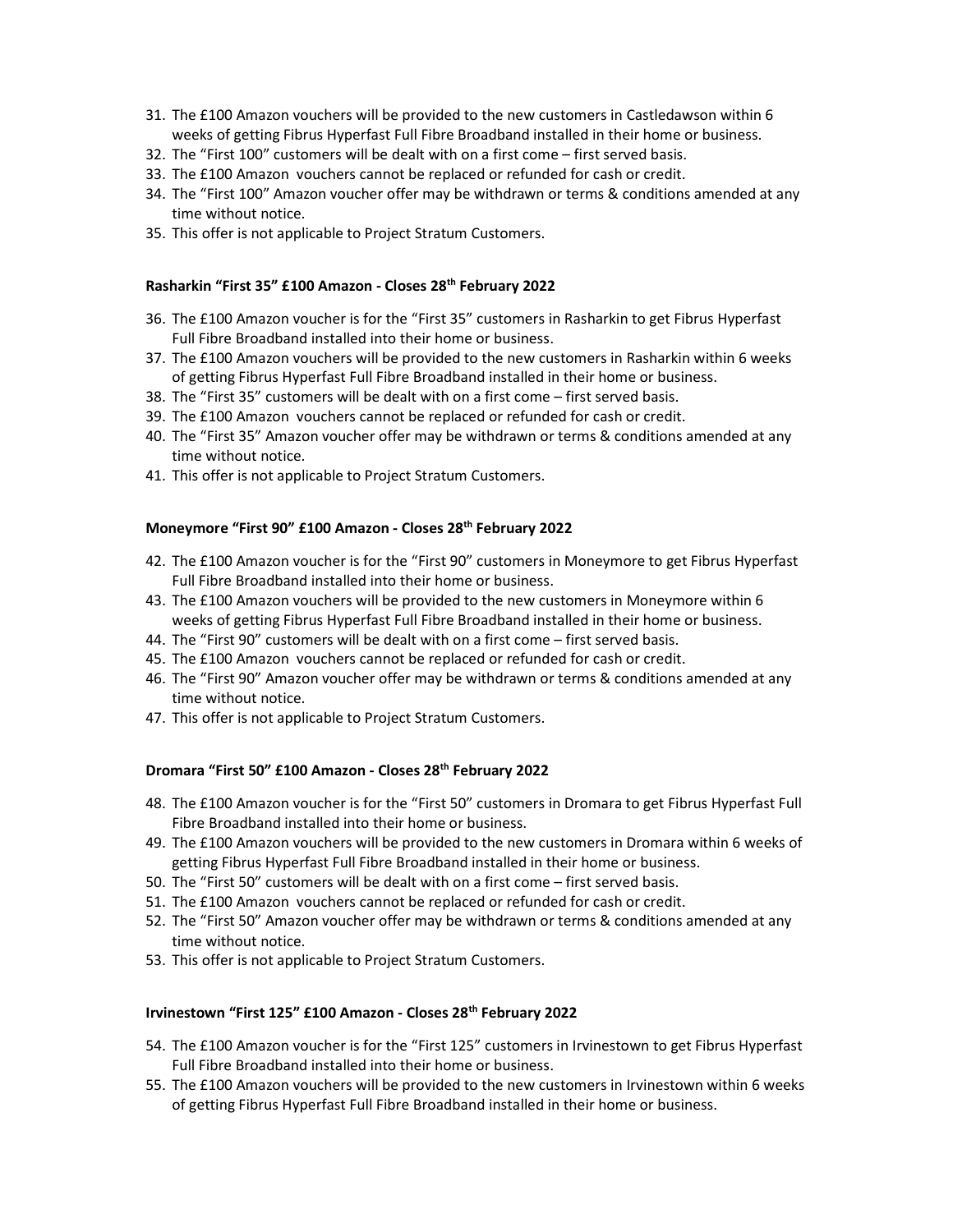- 56. The "First 125" customers will be dealt with on a first come first served basis.
- 57. The £100 Amazon vouchers cannot be replaced or refunded for cash or credit.
- 58. The "First 125" Amazon voucher offer may be withdrawn or terms & conditions amended at any time without notice.
- 59. This offer is not applicable to Project Stratum Customers.

## Black Friday Deal

- The 'Black Friday Deal' is only available to new connectable customers in the following towns:
	- o Dundrum, Castlewellan, Newcastle, Ballynahinch, Killyleagh, Warrenpoint, Magherafelt, Maghera, Kilkeel, Coalisland, Rostrevor, Portstewart, Portrush, Ballycastle, Bushmills, Castlerock, Keady, Cullybackey, Castlederg, Carnlough, Fintona, Crossmaglen, Newtownhamilton.

• The 'Black Friday Deal' applies to web and phone sales only and is not applicable to Stratum Customers.

• Only new Acorn customers who sign up online or over the phone between 12:01am on Friday 26th 2021 and 11:59pm on Tuesday 30th 2021 will be eligible to receive a £100 Amazon voucher.

- Vouchers will be sent out via email up to 3 weeks after Install.
- The £100 Amazon vouchers cannot be replaced or refunded for cash or credit.

• The 'Black Friday Deal' may be withdrawn or terms & conditions amended at any time without notice.

• The 'Black Friday Deal' cannot be used in conjunction with any other offer or deal.

### Annalong "First 80" £100 Amazon - Closes 31<sup>st</sup> January 2022

- 60. The £100 Amazon voucher is for the "First 80" customers in Annalong to get Fibrus Hyperfast Full Fibre Broadband installed into their home or business.
- 61. The £100 Amazon vouchers will be provided to the new customers in Annalong within 6 weeks of getting Fibrus Hyperfast Full Fibre Broadband installed in their home or business.
- 62. The "First 80" customers will be dealt with on a first come first served basis.
- 63. The £100 Amazon vouchers cannot be replaced or refunded for cash or credit.
- 64. The "First 80" Amazon voucher offer may be withdrawn or terms & conditions amended at any time without notice.
- 65. This offer is not applicable to Project Stratum Customers.

# Rathfriland "First 100" £100 NisaXtra Voucher - Closes 31<sup>st</sup> January 2022

- 66. The £100 NiseXtra voucher is for the "First 100" customers in Rathfriland to get Fibrus Hyperfast Full Fibre Broadband installed into their home or business.
- 67. The £100 NisaXtra vouchers will be provided to the new customers in Rathfriland within 6 weeks of getting Fibrus Hyperfast Full Fibre Broadband installed in their home or business.
- 68. The "First 100" customers will be dealt with on a first come first served basis.
- 69. The £100 NisaXtra vouchers cannot be replaced or refunded for cash or credit.
- 70. The "First 100" NisaXtra voucher offer may be withdrawn or terms & conditions amended at any time without notice.
- 71. This offer is not applicable to Project Stratum Customers.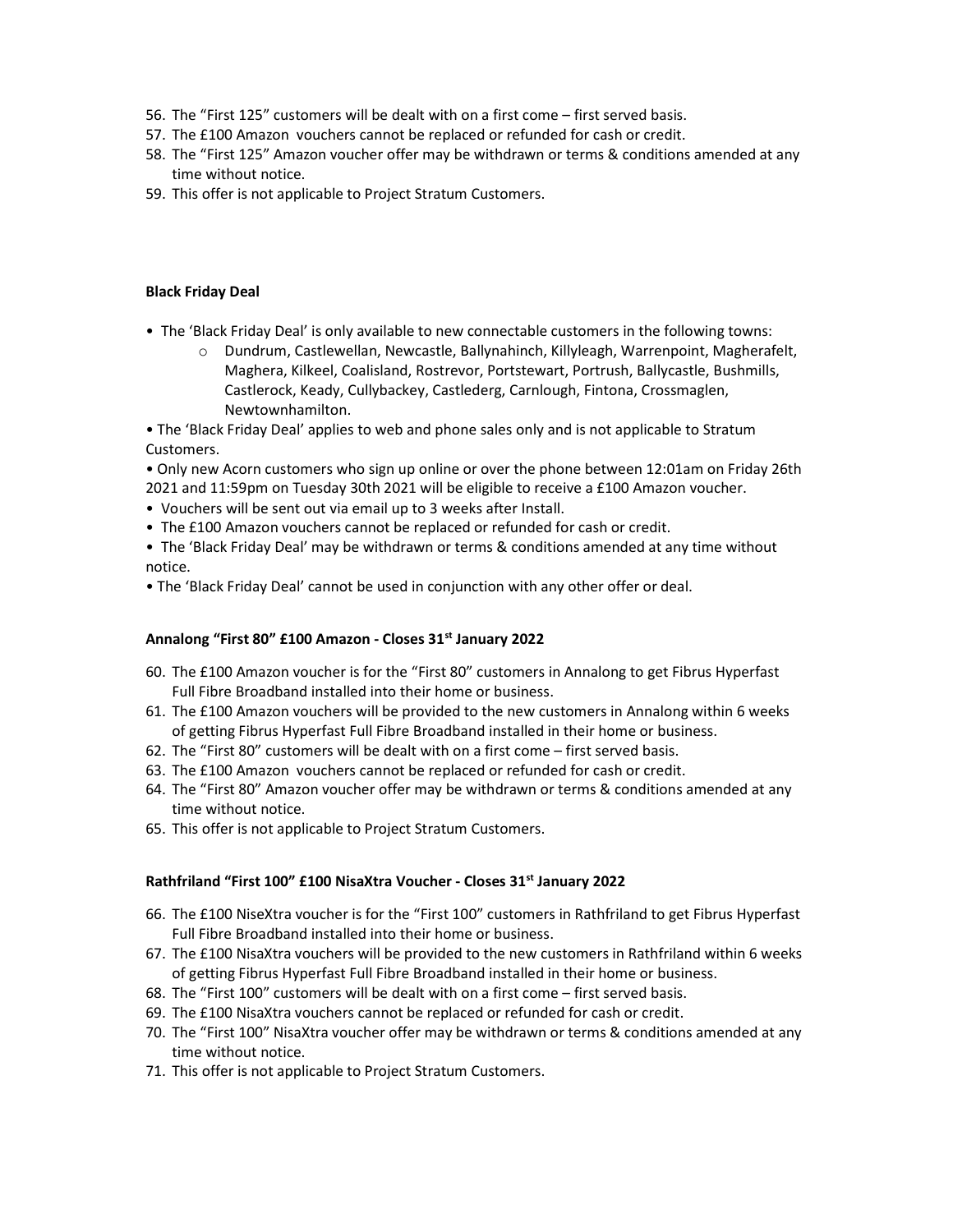### Drumaness "First 50" £100 Amazon - Closes 31<sup>st</sup> January 2022

- 72. The £100 Amazon voucher is for the "First 50" customers in Drumaness to get Fibrus Hyperfast Full Fibre Broadband installed into their home or business.
- 73. The £100 Amazon vouchers will be provided to the new customers in Drumaness within 6 weeks of getting Fibrus Hyperfast Full Fibre Broadband installed in their home or business.
- 74. The "First 50" customers will be dealt with on a first come first served basis.
- 75. The £100 Amazon vouchers cannot be replaced or refunded for cash or credit.
- 76. The "First 50" Amazon voucher offer may be withdrawn or terms & conditions amended at any time without notice.
- 77. This offer is not applicable to Project Stratum Customers.

### 'North Coast' "First 100" £100 Amazon Voucher

1. 'North Coast' is defined as a connectable Acorn area in the following towns; Ballycastle, Portstewart, Portrush, Bushmills/Portballintrae or Castlerock.

2. The £100 Amazon voucher is for the "First 100" customers in 'North Coast' areas to get Fibrus Hyperfast Full Fibre Broadband installed into their home or business.

3. The £100 Amazon vouchers will be provided to the new customers in 'North Coast' areas within 6 weeks of getting Fibrus Hyperfast Full Fibre Broadband installed in their home or business.

4. The "First 100" customers will be dealt with on a first come – first served basis.

5. The £100 Amazon vouchers cannot be replaced or refunded for cash or credit.

6. The "First 100" Amazon voucher offer may be withdrawn or terms & conditions amended at any time without notice.

7. This offer is not applicable to Project Stratum Customers

### Fibrus Halloween Instagram Competition

- 1. The prize is a SAMSUNG UE43AU8000KXXU 43" Smart 4K Ultra HD HDR LED TV with Bixby, Alexa & Google Assistant and a £75 Netflix Voucher (enough for a 1 year subscription to Netflix)
- 2. Entries to the giveaway can be made from Noon Monday 18th October 2021 until Noon Thursday 28th October 2021. Any entries made outside of these dates will not be valid and therefore will not be counted.
- 3. To enter the giveway you must, like the Fibrus Instagram page, comment your favourite movie and tag 3 friends in the post.
- 4. By entering the promotion you agree to disclose your details (name and image) for the purposes of despatching your prize and publicly announcing a winner upon an acceptance. This also indicates your agreement to be bound by these terms and conditions.
- 5. No responsibility can be accepted for entries not received for whatever reason.
- 6. Any defamatory disclosure on Fibrus or the competition or elsewhere, whether related to or irrelevant to the promotion will be excluded from the winners' selection processes.
- 7. There is no entry fee or purchase necessary to enter and purchasing any item will neither lower nor boost your chances of winning.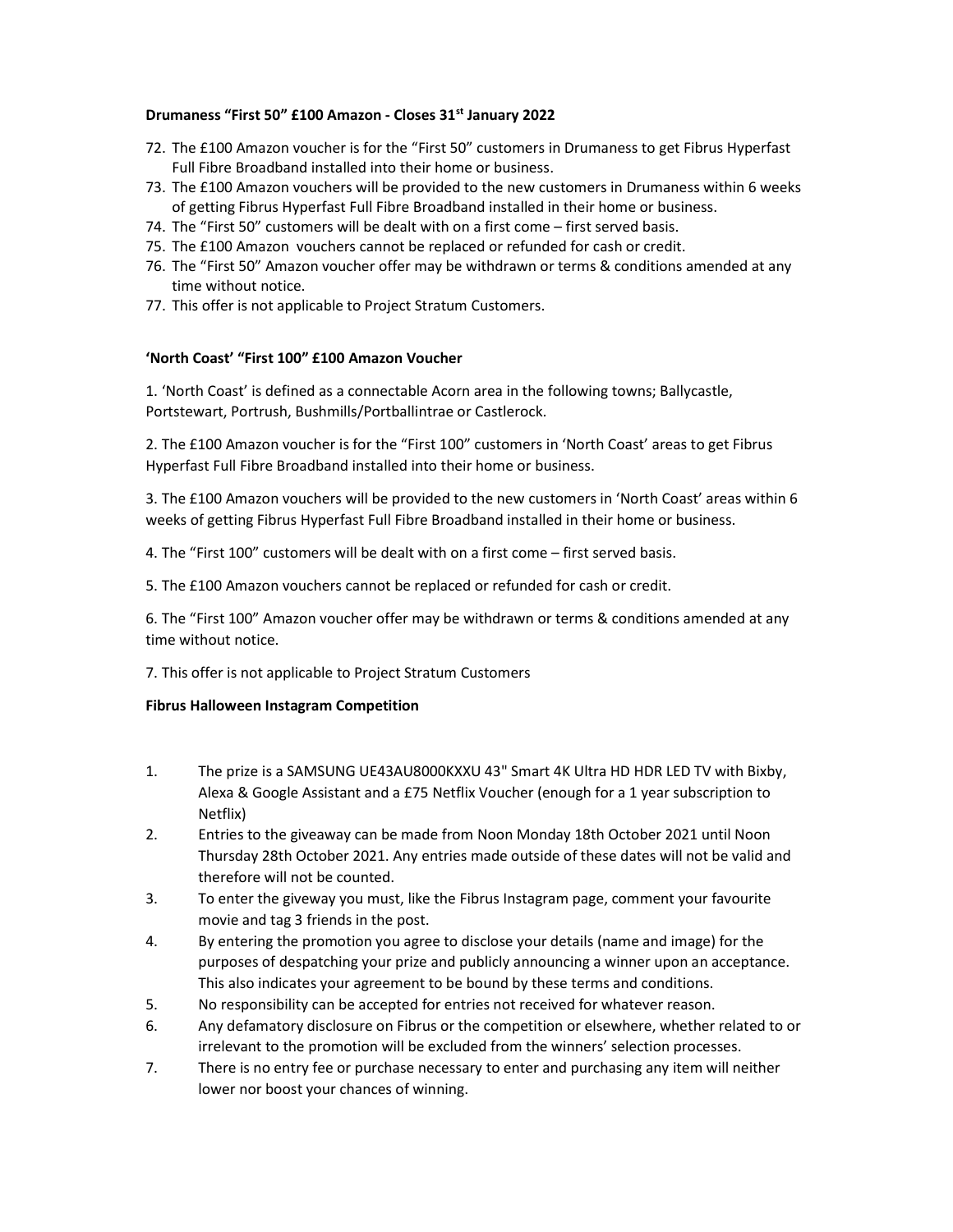- 8. Non-personal social media accounts used solely for competitions and giveaways will not be considered (if your timeline has little or no personal activity, it will also be considered as a robot).
- 9. If the winner cannot be contacted directly or does not claim the prize within 48 hours of notification, we reserve the right to withdraw the prize from the winner and announce one replacement winner.
- 10. The 'prize' can change depending on availability of products.

# Ulster Farmers' Union 25% off

- 1. To be eligible for the "Additional 25% off" (The Offer), you (The Customer) must be an Ulster Farmers Union member and have fully complied with these Terms and Conditions.
- 2. Proof of Ulster Farmers Union of membership will be required.
- 3. Customers may avail of either the "25% off" offer or the "2 for  $1 -$  Home and Farm" offer, both cannot be applied to the one property.
- 4. Offers are only available to new customers.
- 5. The Offer is for broadband packages only, any additional add ons such as VOIP and boosters will be charged at their standard rates.
- 6. Fibrus must confirm that the property referenced is readily connectible to the Fibrus network. The decision of Fibrus shall be final.
- 7. The Offer will be processed by Fibrus once the customer has agreed to proceed through the agreement form.
- 8. Survey will be completed by Fibrus to ensure location is suitable for installing Fibrus connection (either overground or underground).
- 9. Offer may be withdrawn, or terms & conditions amended at any time without notice.
- 10. Orders must be placed with one of our Fibre Champions (Sales Team) or by calling 02890 993230. Web orders are not accepted.
- 11. In the "2 for 1 Home and Farm" offer if different speeds are chosen the cheaper speed will be the one given free.
- 12. The "Ulster Farmers Union" offer cannot be combined with any other offer.
- 13. Both buildings must be on the same residential property.
- 14. Only one discount can be applied for each UFU Member.

# Ulster Farmers' Union 2 for 1 - Home and Farm

- 1. To be eligible for the "2 for 1 Home & Farm" (The Offer), you (The Customer) must be an Ulster Farmers Union member and have fully complied with these Terms and Conditions.
- 2. Proof of Ulster Farmers Union of membership will be required.
- 3. Customers may avail of either the "25% off" offer  $or$  the "2 for  $1 -$  Home and Farm" offer, both cannot be applied to the one property.
- 4. The additional property must be registered with Land & Property Services (LPS) and have a unique property reference number (UPRN) .
- 5. Offers are only available to new customers.
- 6. Fibrus must confirm that the property referenced is readily connectible to the Fibrus network. The decision of Fibrus shall be final.
- 7. The Offer will be processed by Fibrus once the customer has agreed to proceed through the agreement form.
- 8. Customer will need to facilitate the construction work for installation on the farm-land location.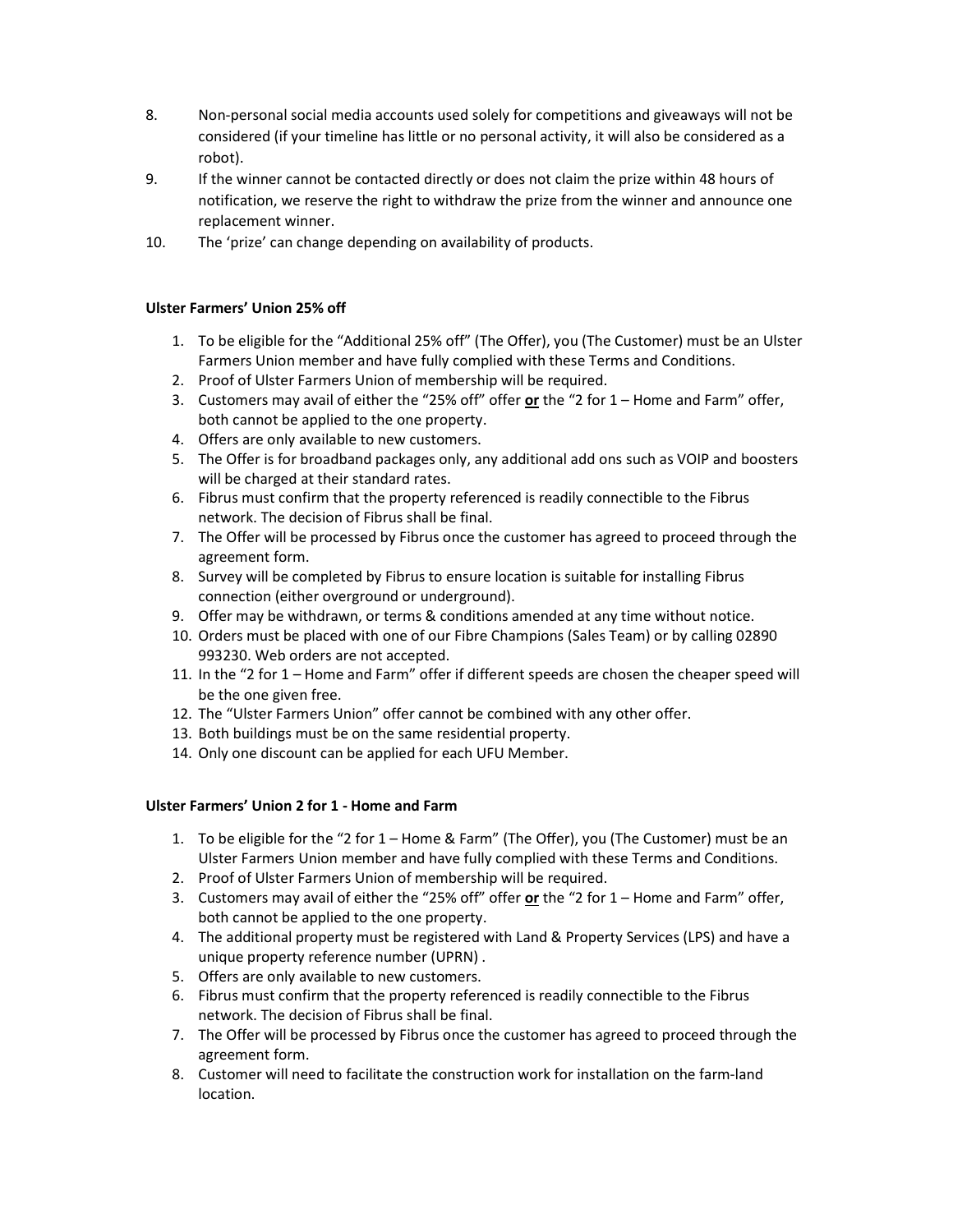- 9. Survey will be completed by Fibrus to ensure location is suitable for installing Fibrus connection (either overground or underground).
- 10. Offer may be withdrawn, or terms & conditions amended at any time without notice.
- 11. In the "2 for 1 Home and Farm" offer if different speeds are chosen the cheaper speed will be the one given free.
- 12. The "Ulster Farmers Union" offer cannot be combined with any other offer.
- 13. Both buildings must be on the same residential property and within 100m of each other.
- 14. Only one discount can be applied for each UFU Member.

Orders must be placed with one of our Fibre Champions (Sales Team) or by calling 02890 993230. Web orders are not accepted

### Student Offer

- 1. To be eligible for the "12 months Fibre Broadband for the price of 9" (The Offer), Fibrus Broadband must be purchased for a student rental property. Proof of this will be required.
- 2. The Offer is for customers to receive 150Mbps broadband for 12 months, paying £19.99 for 9 months.
- 3. The Offer is for broadband packages only, any additional add ons such as VOIP and boosters will be charged at their standard rates.
- 4. Offers are only available to new customers.
- 5. Fibrus must confirm that the property referenced is readily connectible to the Fibrus network. The decision of Fibrus shall be final.
- 6. The Offer will be processed by Fibrus once the customer has agreed to proceed through the agreement form.
- 7. Offer may be withdrawn, or terms & conditions amended at any time without notice.
- 8. Orders must be placed with one of our Fibre Champions (Sales Team) or by calling 02890 993230. Web orders are not accepted.
- 9. This offer is not applicable to Project Stratum Customers.

### Portsewart Stratum "First 100" £100 Amazon Voucher

1. The £100 Amazon voucher is for the "First 100" customers in Portstewart Stratum areas to get Fibrus Hyperfast Full Fibre Broadband installed into their home or business.

2. The £100 Amazon vouchers will be provided to the new customers in Portsewart Stratum areas within 6 weeks of getting Fibrus Hyperfast Full Fibre Broadband installed in their home or business.

3. The "First 100" customers will be dealt with on a first come – first served basis.

4. The £100 Amazon vouchers cannot be replaced or refunded for cash or credit.

5. The "First 100" Amazon voucher offer may be withdrawn or terms & conditions amended at any time without notice.

6. This offer is only applicable to Project Stratum Customers

### Lisnaskea "First 250" £100 Swifts Eurospar - Closes 31st December 2021

1. The £100 Swifts Eurospar voucher is for the "First 250" customers in Lisnaskea to get Fibrus Hyperfast Full Fibre Broadband installed into their home or business.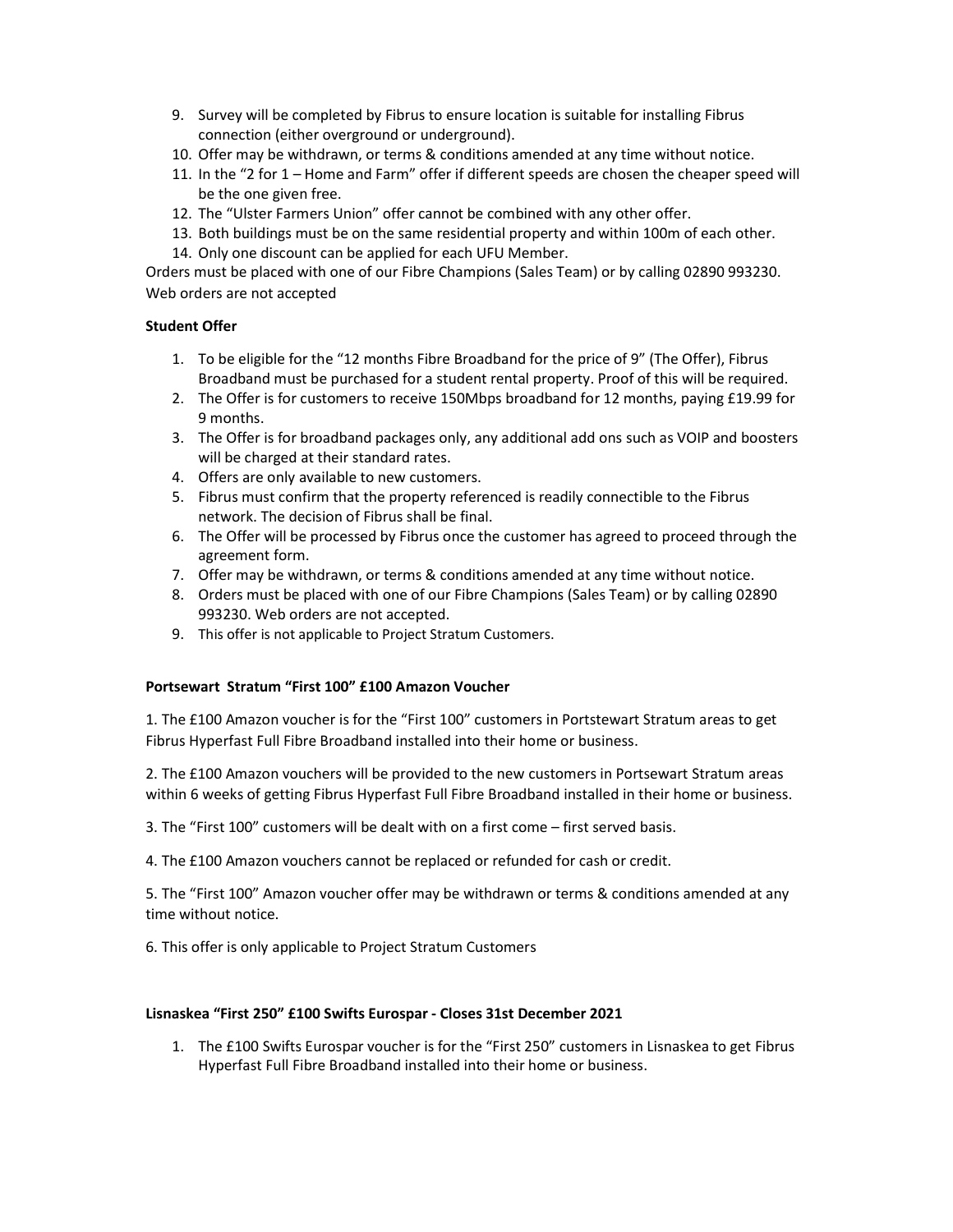- 2. The £100 Swifts Eurospar vouchers will be provided to the new customers in Lisnaskea within 6 weeks of getting Fibrus Hyperfast Full Fibre Broadband installed in their home or business.
- 3. The "First 250" customers will be dealt with on a first come first served basis.
- 4. The £100 Swifts Eurospar vouchers cannot be replaced or refunded for cash or credit.
- 5. The "First 250" Swifts Eurospar voucher offer may be withdrawn or terms & conditions amended at any time without notice.
- 6. This offer is not applicable to Project Stratum Customers.

### Kesh "First 100" £100 Amazon - Closes 31st December 2021

- 7. The £100 Amazon voucher is for the "First 100" customers in Kesh to get Fibrus Hyperfast Full Fibre Broadband installed into their home or business.
- 8. The £100 Amazon vouchers will be provided to the new customers in Kesh within 6 weeks of getting Fibrus Hyperfast Full Fibre Broadband installed in their home or business.
- 9. The "First 100" customers will be dealt with on a first come first served basis.
- 10. The £100 Amazon vouchers cannot be replaced or refunded for cash or credit.
- 11. The "First 100" Amazon voucher offer may be withdrawn or terms & conditions amended at any time without notice.
- 12. This offer is not applicable to Project Stratum Customers.

## Lisbellaw "First 100" £100 Amazon - Closes 31st December 2021

- 13. The £100 Amazon voucher is for the "First 100" customers in Lisbellaw to get Fibrus Hyperfast Full Fibre Broadband installed into their home or business.
- 14. The £100 Amazon vouchers will be provided to the new customers in Lisbellaw within 6 weeks of getting Fibrus Hyperfast Full Fibre Broadband installed in their home or business.
- 15. The "First 100" customers will be dealt with on a first come first served basis.
- 16. The £100 Amazon vouchers cannot be replaced or refunded for cash or credit.
- 17. The "First 100" Amazon voucher offer may be withdrawn or terms & conditions amended at any time without notice.
- 18. This offer is not applicable to Project Stratum Customers.

### Ballynahinch Stratum "First 100" £100 Amazon Voucher

1. The £100 Amazon voucher is for the "First 100" customers in Ballynahinch Stratum areas to get Fibrus Hyperfast Full Fibre Broadband installed into their home or business.

2. The £100 Amazon vouchers will be provided to the new customers in Ballynahinch Stratum areas within 6 weeks of getting Fibrus Hyperfast Full Fibre Broadband installed in their home or business.

3. The "First 100" customers will be dealt with on a first come – first served basis.

4. The £100 Amazon vouchers cannot be replaced or refunded for cash or credit.

5. The "First 100" Amazon voucher offer may be withdrawn or terms & conditions amended at any time without notice.

6. This offer is only applicable to Project Stratum Customers

#### Castlewellan Stratum "First 100" £100 Amazon Voucher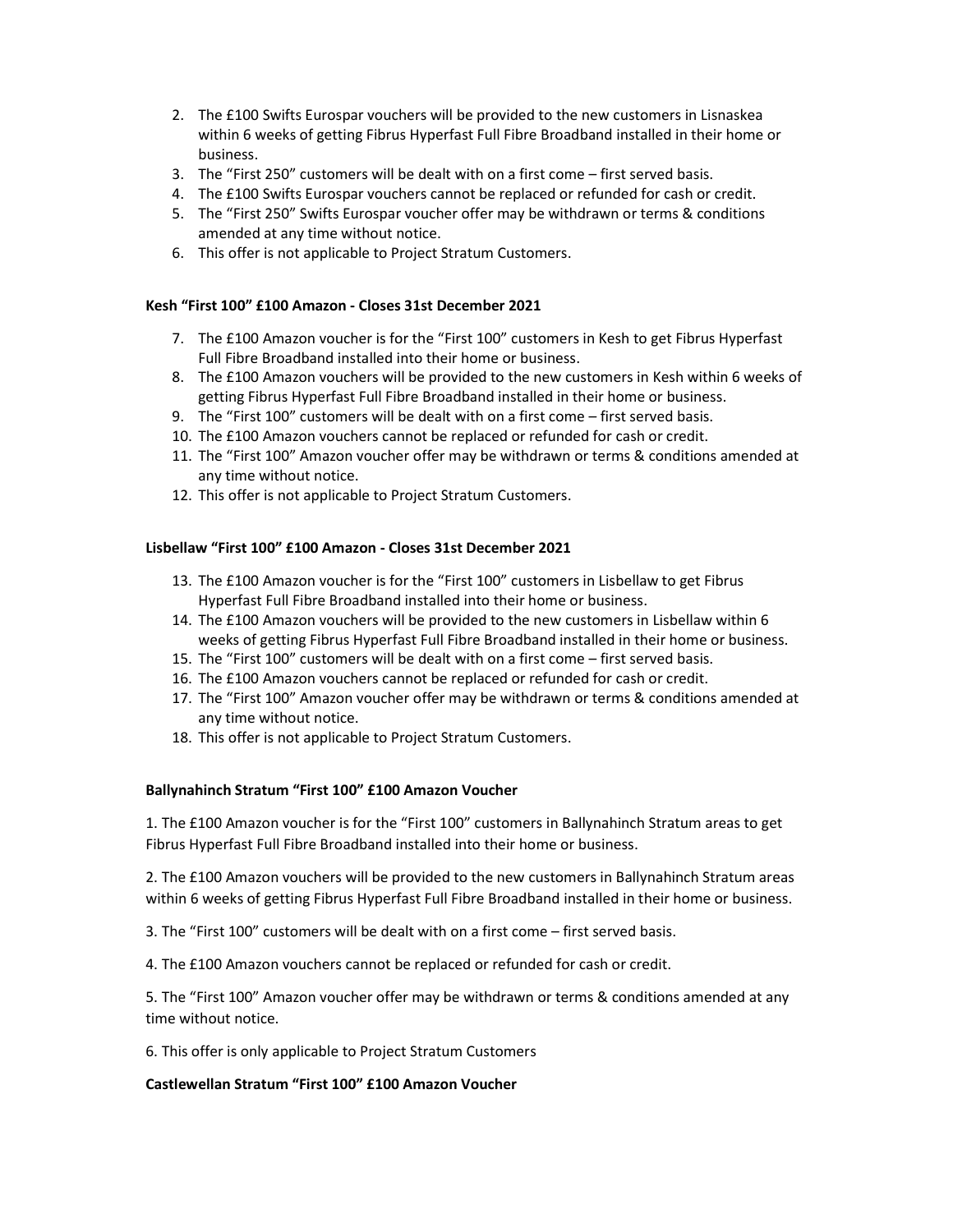1. The £100 Amazon voucher is for the "First 100" customers in Castlewellan Stratum areas to get Fibrus Hyperfast Full Fibre Broadband installed into their home or business.

2. The £100 Amazon vouchers will be provided to the new customers in Castlewellan Stratum areas within 6 weeks of getting Fibrus Hyperfast Full Fibre Broadband installed in their home or business.

3. The "First 100" customers will be dealt with on a first come – first served basis.

4. The £100 Amazon vouchers cannot be replaced or refunded for cash or credit.

5. The "First 100" Amazon voucher offer may be withdrawn or terms & conditions amended at any time without notice.

6. This offer is only applicable to Project Stratum Customers

#### Portglenone "First 125" £100 Amazon - Closes 31st December 2021

- 19. The £100 Amazon voucher is for the "First 125" customers in Portglenone to get Fibrus Hyperfast Full Fibre Broadband installed into their home or business.
- 20. The £100 Amazon vouchers will be provided to the new customers in Portglenone within 6 weeks of getting Fibrus Hyperfast Full Fibre Broadband installed in their home or business.
- 21. The "First 125" customers will be dealt with on a first come first served basis.
- 22. The £100 Amazon vouchers cannot be replaced or refunded for cash or credit.
- 23. The "First 125" Amazon voucher offer may be withdrawn or terms & conditions amended at any time without notice.
- 24. This offer is not applicable to Project Stratum Customers.

#### Fivemiletown "First 100" £100 Amazon - Closes 31st December 2021

- 25. The £100 Amazon voucher is for the "First 100" customers in Fivemiletown to get Fibrus Hyperfast Full Fibre Broadband installed into their home or business.
- 26. The £100 Amazon vouchers will be provided to the new customers in Fivemiletown within 6 weeks of getting Fibrus Hyperfast Full Fibre Broadband installed in their home or business.
- 27. The "First 100" customers will be dealt with on a first come first served basis.
- 28. The £100 Amazon vouchers cannot be replaced or refunded for cash or credit.
- 29. The "First 100" Amazon voucher offer may be withdrawn or terms & conditions amended at any time without notice.
- 30. This offer is not applicable to Project Stratum Customers.

#### Aughnacloy "First 100" £100 Amazon - Closes 31st December 2021

- 31. The £100 Amazon voucher is for the "First 100" customers in Aughnacloy to get Fibrus Hyperfast Full Fibre Broadband installed into their home or business.
- 32. The £100 Amazon vouchers will be provided to the new customers in Aughnacloy within 6 weeks of getting Fibrus Hyperfast Full Fibre Broadband installed in their home or business.
- 33. The "First 100" customers will be dealt with on a first come first served basis.
- 34. The £100 Amazon vouchers cannot be replaced or refunded for cash or credit.
- 35. The "First 100" Amazon voucher offer may be withdrawn or terms & conditions amended at any time without notice.
- 36. This offer is not applicable to Project Stratum Customers.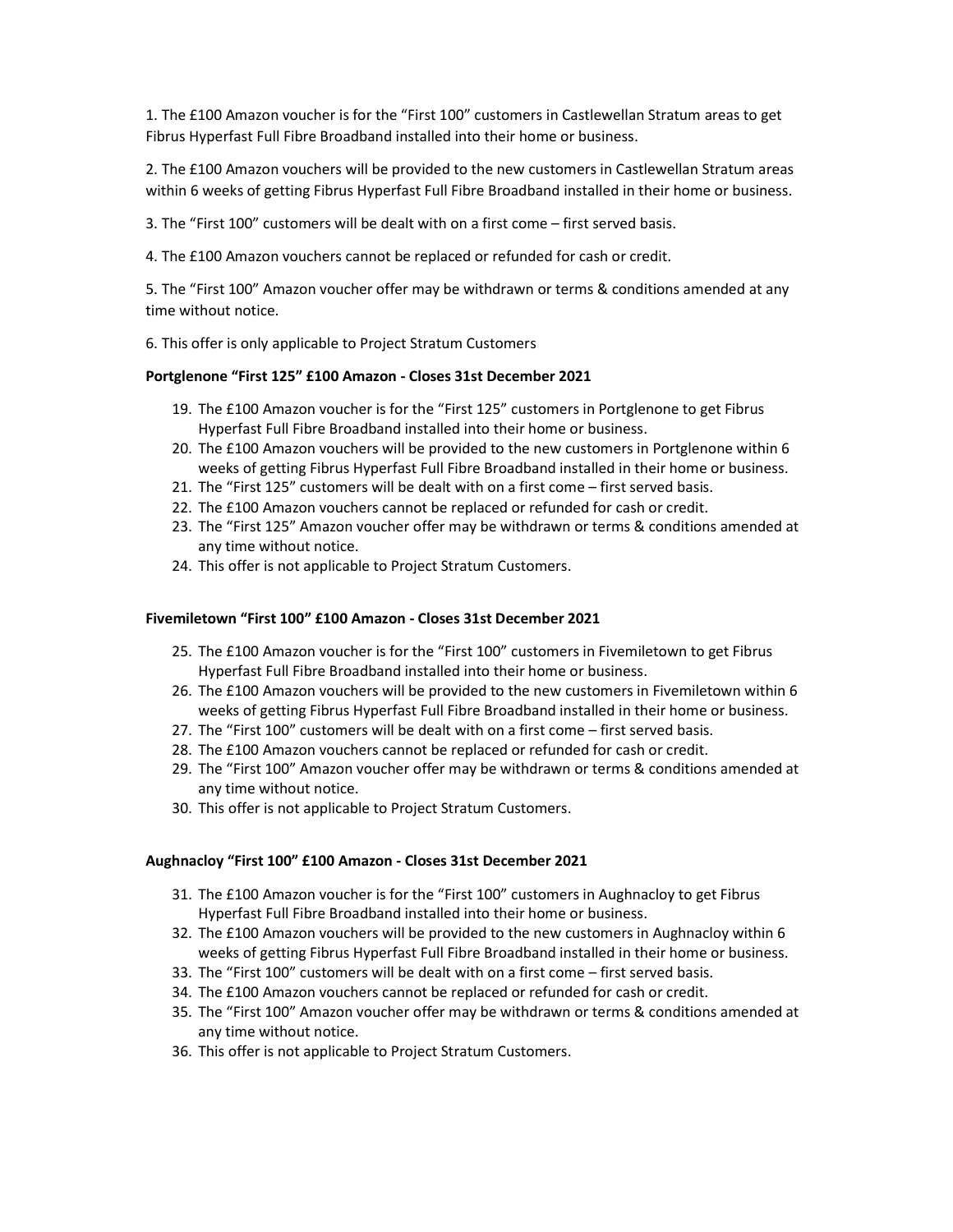### Newtownstewart "First 100" £100 Spar - Closes 30th November 2021

- 1. The £100 Spar voucher is for the "First 100" customers in Newtownstewart to get Fibrus Hyperfast Full Fibre Broadband installed into their home or business.
- 2. The £100 Spar vouchers will be provided to the new customers in Newtownstewart within 6 weeks of getting Fibrus Hyperfast Full Fibre Broadband installed in their home or business.
- 3. The "First 100" customers will be dealt with on a first come first served basis.
- 4. The £100 Spar vouchers cannot be replaced or refunded for cash or credit.
- 5. The "First 100" Spar voucher offer may be withdrawn or terms & conditions amended at any time without notice.
- 6. This offer is not applicable to Project Stratum Customers.

## Newtownhamilton "First 50" £100 Amazon - Closes 30th November 2021

- 1. The £100 Amazon voucher is for the "First 50" customers in Newtownhamilton to get Fibrus Hyperfast Full Fibre Broadband installed into their home or business.
- 2. The £100 Amazon vouchers will be provided to the new customers in Newtownhamilton within 6 weeks of getting Fibrus Hyperfast Full Fibre Broadband installed in their home or business.
- 3. The "First 50" customers will be dealt with on a first come first served basis.
- 4. The £100 Amazon vouchers cannot be replaced or refunded for cash or credit.
- 5. The "First 100" Amazon voucher offer may be withdrawn or terms & conditions amended at any time without notice.
- 6. This offer is not applicable to Project Stratum Customers.

### Crossmaglen "First 100" £100 Eurospar - Closes 30th November 2021

- 78. The £100 Eurospar voucher is for the "First 100" customers in Crossmaglen to get Fibrus Hyperfast Full Fibre Broadband installed into their home or business.
- 79. The £100 Eurospar vouchers will be provided to the new customers in Crossmaglen within 6 weeks of getting Fibrus Hyperfast Full Fibre Broadband installed in their home or business.
- 80. The "First 100" customers will be dealt with on a first come first served basis.
- 81. The £100 Eurospar vouchers cannot be replaced or refunded for cash or credit.
- 82. The "First 100" Eurospar voucher offer may be withdrawn or terms & conditions amended at any time without notice.
- 83. This offer is not applicable to Project Stratum Customers. Month Free Trial
- 1. The 3 Month Free Trial (the offer) is limited to previous customers who have cancelled or ceased their contracts with us before 01/09/21.
- 2. This offer is not applicable to web customers, the offer can only be claimed by calling us and quoting the relevant discount code or by registering your interest for a call back by visiting www.fibrus.com/freetrial
- 3. The offer is for broadband packages only, any additional add ons such as VOIP and boosters will be charged at their standard rates.
- 4. The download and upload speeds will be the same as in the customers previous contract.
- 5. If the customer wishes to sign up to a contract with Fibrus after the end of the 3 Month Free Trial Fibrus will buy them out of their contract with their existing broadband provider up to the value of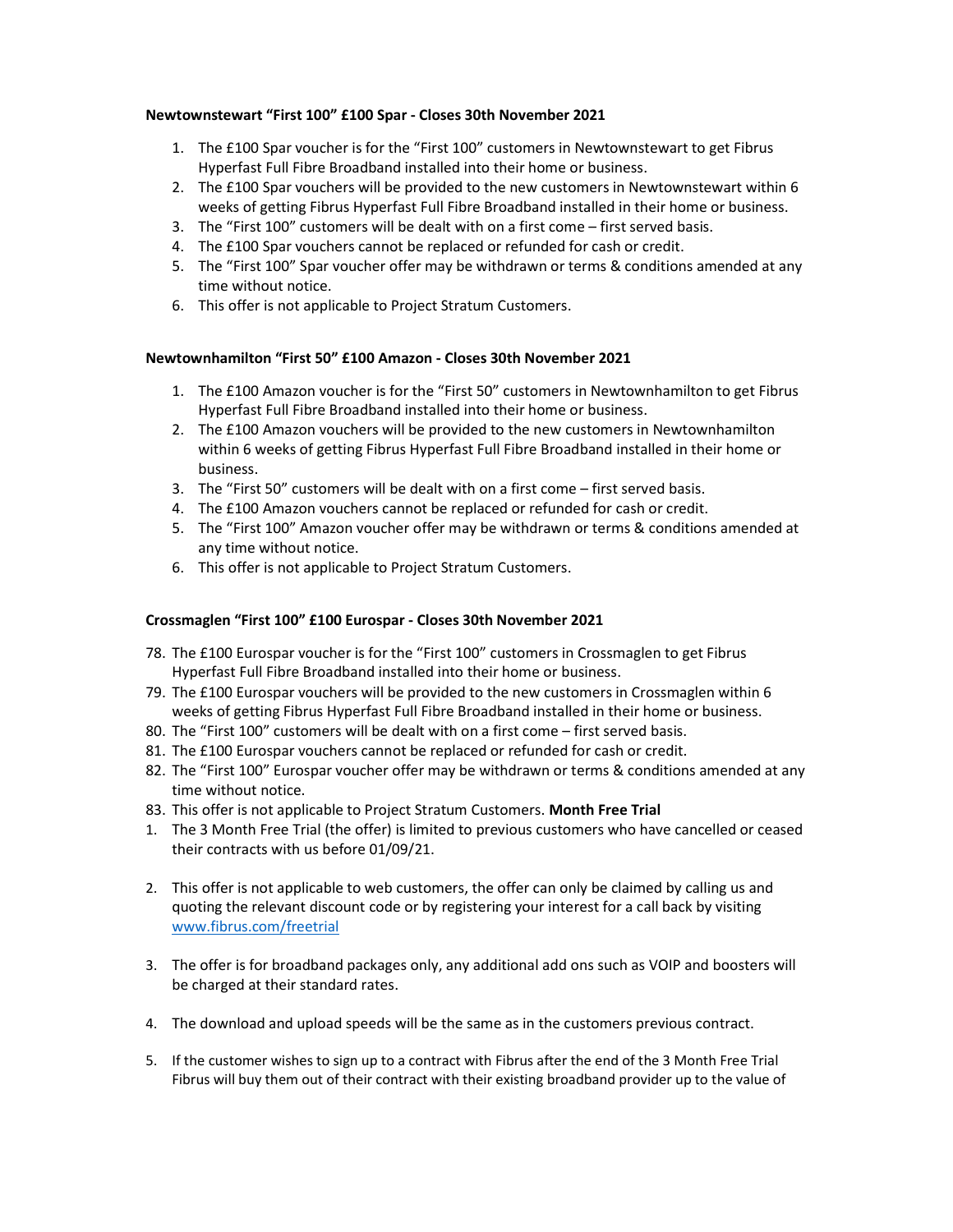£300.

6. The offer may be withdrawn or terms & conditions amended at any time without notice.

## Win £1000

- 18) To be eligible to win "£1,000" (The prize), you must register your details on fibrus.com/register between Monday  $23^{\text{rd}}$  August 2021 and 11.59pm on 30<sup>th</sup> November 2021.
- 19) Entrants must be residents of the United Kingdom and must be aged 18 years or over at the time of entry.
- 20) There is one prize of £1,000 made payable in the name of the entrant only.
- 21) Competition is not open to existing customers.
- 22) Entries are limited to one per household.
- 23) By entering the Competition, you agree that Fibrus may contact you.
- 24) Any personal data relating to entrants will not be disclosed to a third party without the individual's consent. Please see our Privacy Policy for further details.
- 25) The winner will be selected at random from the list of entrants.
- 26) The winner agrees to the use of their name, town of residence and photograph in relation to Fibrus publicity material.

### 12 Months free Fibrus Broadband

- 1) To be eligible to win the "12 months free Fibrus Broadband" (The prize), you must register as a customer between Saturday 4th August and 11.59pm on 30th November 2021.
- 2) The prize is for one customer to receive free Fibrus broadband for 12 months.
- 3) 12 months free Fibrus Broadband is for broadband packages only, any additional add ons such as VOIP and boosters will be charged at their standard rates.
- 4) 12 months free Fibrus Broadband will be applied to the broadband package that the customer has chosen at time of purchase (100 Mb, 150 Mb, 300 Mb or 1 Gb).
- 5) Competition is not open to existing customers.
- 6) Prize cannot be exchanged for a cash alternative.
- 7) Fibrus must confirm that the property referenced is readily connectible to the Fibrus network. The decision of Fibrus shall be final.
- 8) The winner will be selected at random from the list of entrants.
- 9) The winner agrees to the use of their name, town of residence and photograph in relation to Fibrus publicity material.

### Dromore (Omagh) "First 50" £100 Amazon - Closes 30<sup>th</sup> November 2021

1. The £100 Amazon voucher is for the "First 50" customers in Dromore (Omagh) to get Fibrus Hyperfast Full Fibre Broadband installed into their home or business.

2. The £100 Amazon vouchers will be provided to the new customers in Dromore (Omagh) within 6 weeks of getting Fibrus Hyperfast Full Fibre Broadband installed in their home or business.

3. The "First 50" customers will be dealt with on a first come – first served basis.

4. The £100 Amazon vouchers cannot be replaced or refunded for cash or credit.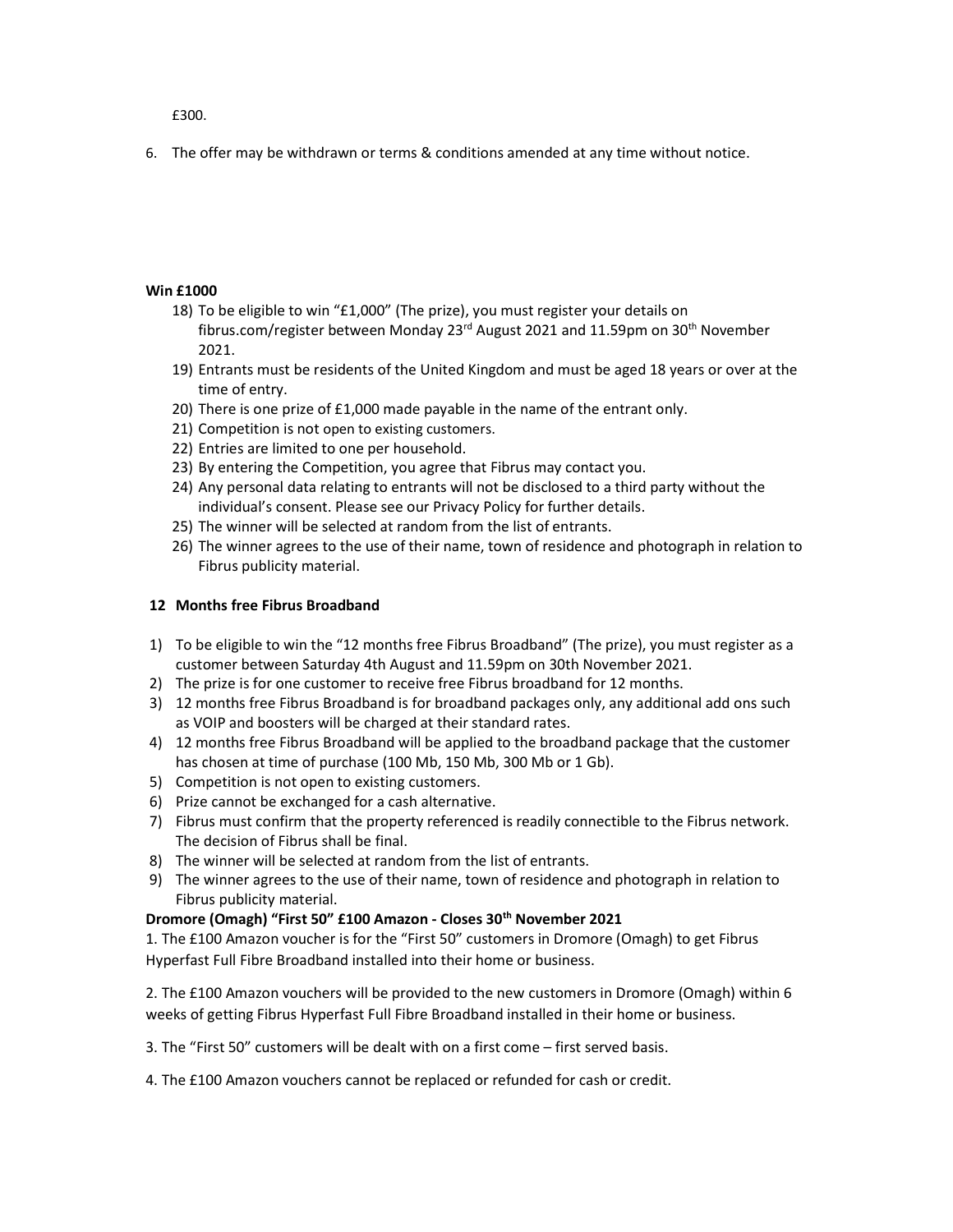5. The "First 50" Amazon voucher offer may be withdrawn or terms & conditions amended at any time without notice.

#### Ballycastle Stratum "First 100" £100 Amazon Voucher

1. The £100 Amazon voucher is for the "First 100" customers in Ballycastle Stratum areas to get Fibrus Hyperfast Full Fibre Broadband installed into their home or business.

2. The £100 Amazon vouchers will be provided to the new customers in Ballycastle Stratum areas within 6 weeks of getting Fibrus Hyperfast Full Fibre Broadband installed in their home or business.

3. The "First 100" customers will be dealt with on a first come – first served basis.

4. The £100 Amazon vouchers cannot be replaced or refunded for cash or credit.

5. The "First 100" Amazon voucher offer may be withdrawn or terms & conditions amended at any time without notice.

6. This offer is only applicable to Project Stratum Customers

#### Warrenpoint Stratum "First 100" £100 Amazon Voucher

1. The £100 Amazon voucher is for the "First 100" customers in Warrenpoint Stratum areas to get Fibrus Hyperfast Full Fibre Broadband installed into their home or business.

2. The £100 Amazon vouchers will be provided to the new customers in Warrenpoint Stratum areas within 6 weeks of getting Fibrus Hyperfast Full Fibre Broadband installed in their home or business.

3. The "First 100" customers will be dealt with on a first come – first served basis.

4. The £100 Amazon vouchers cannot be replaced or refunded for cash or credit.

5. The "First 100" Amazon voucher offer may be withdrawn or terms & conditions amended at any time without notice.

6. This offer is only applicable to Project Stratum Customers

#### Castlederg "First 250" £100 VivoXtra - Closes 30th November 2021

1. The £100 VivoXtra voucher is for the "First 250" customers in Castlederg to get Fibrus Hyperfast Full Fibre Broadband installed into their home or business.

2. The £100 VivoXtra vouchers will be provided to the new customers in Castlederg within 6 weeks of getting Fibrus Hyperfast Full Fibre Broadband installed in their home or business.

3. The "First 250" customers will be dealt with on a first come – first served basis.

4. The £100 VivoXtra vouchers cannot be replaced or refunded for cash or credit.

5. The "First 250" VivoXtra voucher offer may be withdrawn or terms & conditions amended at any time without notice.

6. This offer is not applicable to Project Stratum Customers.

#### Fintona "First 100" £100 Eurospar - Closes 31st October 2021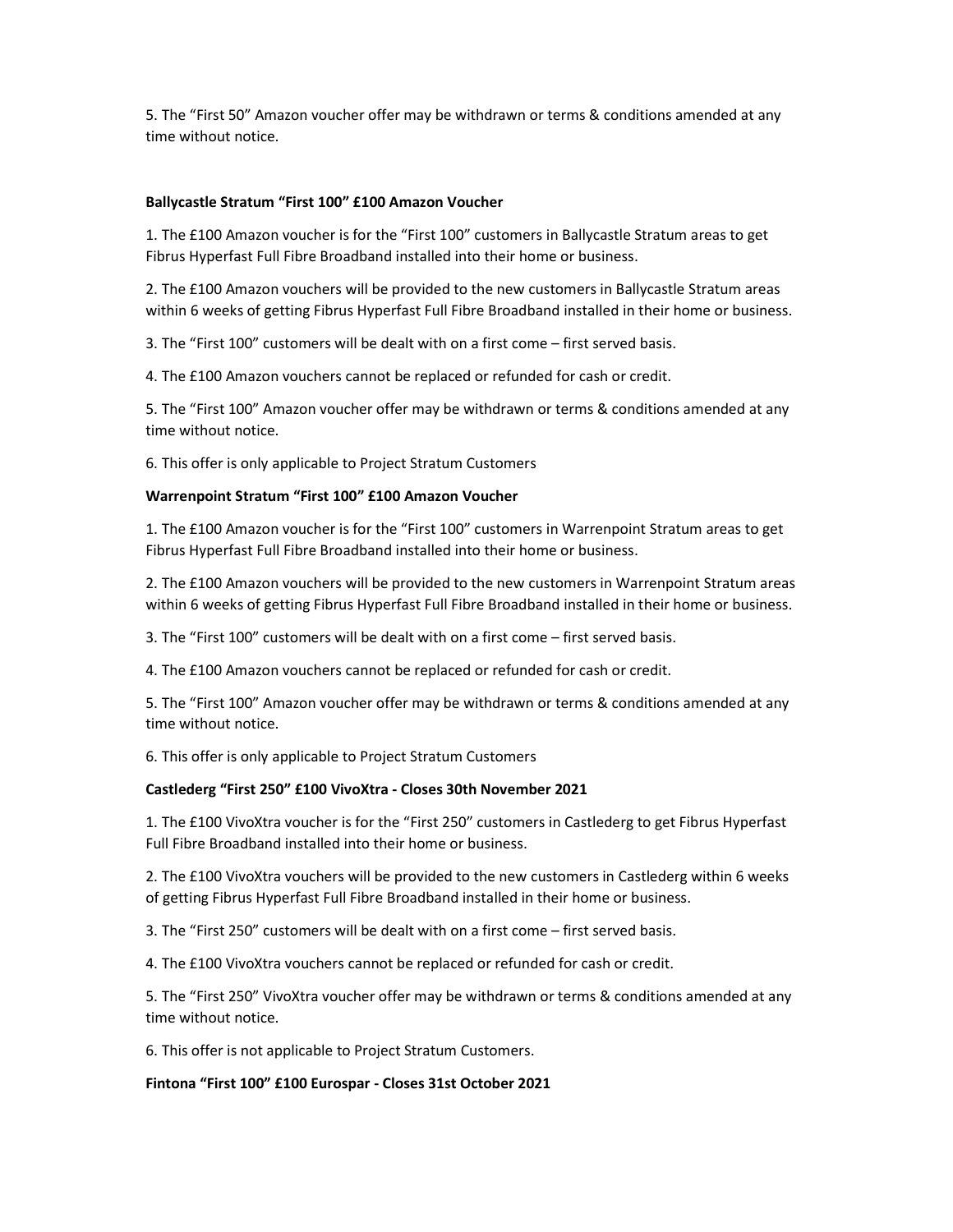1. The £100 Eurospar voucher is for the "First 100" customers in Fintona to get Fibrus Hyperfast Full Fibre Broadband installed into their home or business.

2. The £100 Eurospar vouchers will be provided to the new customers in Fintona within 6 weeks of getting Fibrus Hyperfast Full Fibre Broadband installed in their home or business.

3. The "First 100" customers will be dealt with on a first come – first served basis.

4. The £100 Eurospar vouchers cannot be replaced or refunded for cash or credit.

5. The "First 200" Eurospar voucher offer may be withdrawn or terms & conditions amended at any time without notice.

6. This offer is not applicable to Project Stratum Customers.

#### Castlerock "First 125" £100 Amazon - Closes 31st October 2021

1. The £100 Amazon voucher is for the "First 125" customers in Castlerock to get Fibrus Hyperfast Full Fibre Broadband installed into their home or business.

2. The £100 Amazon vouchers will be provided to the new customers in Castlerock within 6 weeks of getting Fibrus Hyperfast Full Fibre Broadband installed in their home or business.

3. The "First 125" customers will be dealt with on a first come – first served basis.

4. The £100 Amazon vouchers cannot be replaced or refunded for cash or credit.

5. The "First 125" Amazon voucher offer may be withdrawn or terms & conditions amended at any time without notice.

6. This offer is not applicable to Project Stratum Customers.

#### Keady "First 200" £100 Amazon - Closes 31st October 2021

1. The £100 Amazon voucher is for the "First 200" customers in Keady to get Fibrus Hyperfast Full Fibre Broadband installed into their home or business.

2. The £100 Amazon vouchers will be provided to the new customers in Keady within 6 weeks of getting Fibrus Hyperfast Full Fibre Broadband installed in their home or business.

3. The "First 200" customers will be dealt with on a first come – first served basis.

4. The £100 Spar vouchers cannot be replaced or refunded for cash or credit.

5. The "First 200" AMazon voucher offer may be withdrawn or terms & conditions amended at any time without notice.

6. This offer is not applicable to Project Stratum Customers.

#### Carnlough "First 100" £100 Spar - Closes 31st October 2021

1. The £100 Spar voucher is for the "First 100" customers in Carnlough to get Fibrus Hyperfast Full Fibre Broadband installed into their home or business.

2. The £100 Spar vouchers will be provided to the new customers in Carnlough within 6 weeks of getting Fibrus Hyperfast Full Fibre Broadband installed in their home or business.

3. The "First 100" customers will be dealt with on a first come – first served basis.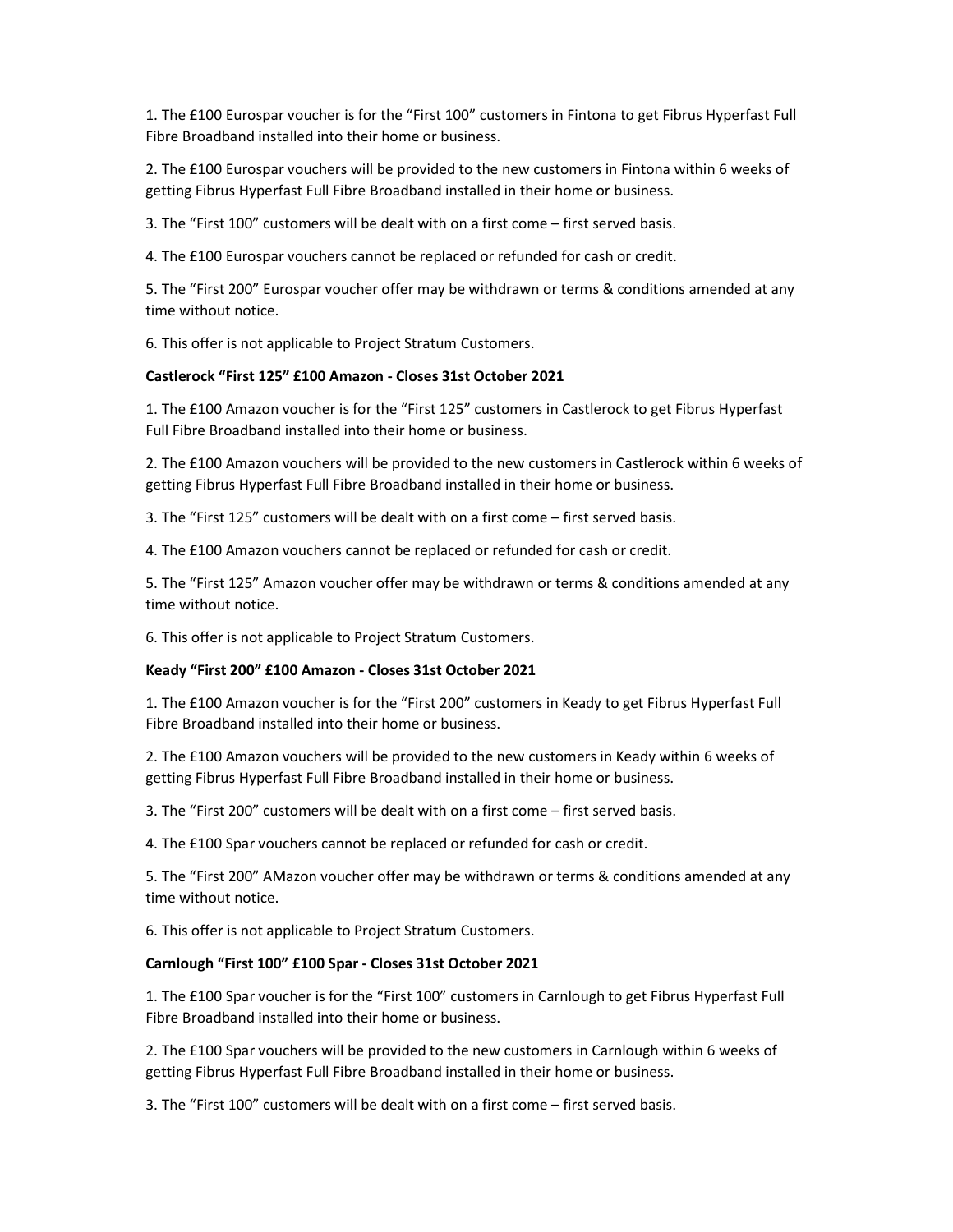4. The £100 Spar vouchers cannot be replaced or refunded for cash or credit.

5. The "First 100" Spar voucher offer may be withdrawn or terms & conditions amended at any time without notice.

6. This offer is not applicable to Project Stratum Customers.

#### Coalisland Stratum "First 100" £100 Amazon Voucher

1. The £100 Amazon voucher is for the "First 100" customers in Coalisland Stratum areas to get Fibrus Hyperfast Full Fibre Broadband installed into their home or business.

2. The £100 Amazon vouchers will be provided to the new customers in Coalisland Stratum areas within 6 weeks of getting Fibrus Hyperfast Full Fibre Broadband installed in their home or business.

3. The "First 100" customers will be dealt with on a first come – first served basis.

4. The £100 Amazon vouchers cannot be replaced or refunded for cash or credit.

5. The "First 100" Amazon voucher offer may be withdrawn or terms & conditions amended at any time without notice.

6. This offer is only applicable to Project Stratum Customers

#### Cullybackey "First 200" £100 Amazon Voucher - Closes 31st October 2021

1. The £100 Amazon voucher is for the "First 200" customers in Cullybackey to get Fibrus Hyperfast Full Fibre Broadband installed into their home or business.

2. The £100 Amazon vouchers will be provided to the new customers in Cullybackey within 6 weeks of getting Fibrus Hyperfast Full Fibre Broadband installed in their home or business.

3. The "First 100" customers will be dealt with on a first come – first served basis.

4. The £100 Amazon vouchers cannot be replaced or refunded for cash or credit.

5. The "First 100" Amazon voucher offer may be withdrawn or terms & conditions amended at any time without notice.

6. This offer is not applicable to Project Stratum Customers

### Maghera "First 100" £100 Crawfords - Closes 30<sup>th</sup> September 2021

1. The £100 Crawfords voucher is for the "First 100" customers in Maghera to get Fibrus Hyperfast Full Fibre Broadband installed into their home or business.

2. The £100 Crawfords vouchers will be provided to the new customers in Maghera within 6 weeks of getting Fibrus Hyperfast Full Fibre Broadband installed in their home or business.

3. The "First 100" customers will be dealt with on a first come – first served basis.

4. The £100 Crawfords vouchers cannot be replaced or refunded for cash or credit.

5. The "First 100" Crawfords voucher offer may be withdrawn or terms & conditions amended at any time without notice.

6. This offer is not applicable to Project Stratum Customers.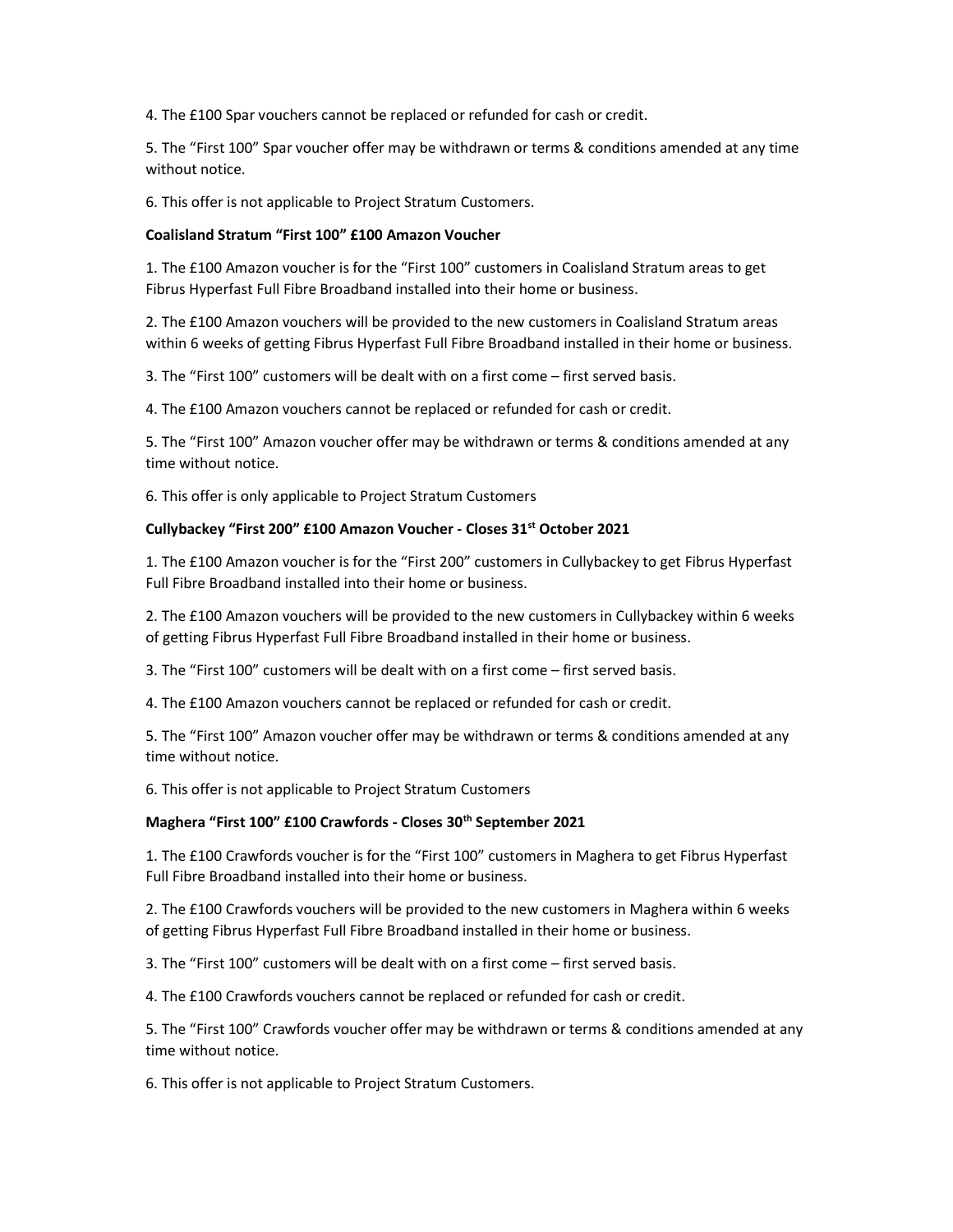### Magherafelt "First 100" £100 JC Stewart Foodhall - Closes 30<sup>th</sup> September 2021

1. The £100 JC Stewart Foodhall voucher is for the "First 100" customers in Magherafelt to get Fibrus Hyperfast Full Fibre Broadband installed into their home or business.

2. The £100 JC Stewart Foodhall vouchers will be provided to the new customers in Magherafelt within 6 weeks of getting Fibrus Hyperfast Full Fibre Broadband installed in their home or business.

3. The "First 100" customers will be dealt with on a first come – first served basis.

4. The £100 JC Stewart Foodhall vouchers cannot be replaced or refunded for cash or credit.

5. The "First 100" 100 JC Stewart Foodhall voucher offer may be withdrawn or terms & conditions amended at any time without notice.

6. This offer is not applicable to Project Stratum Customers.

#### Castlerock "First 125" £100 Amazon Voucher - Closes 30<sup>th</sup> September 2021

1. The £100 Amazon voucher is for the "First 125" customers in Castlerock to get Fibrus Hyperfast Full Fibre Broadband installed into their home or business.

2. The £100 Amazon vouchers will be provided to the new customers in Castlerock within 6 weeks of getting Fibrus Hyperfast Full Fibre Broadband installed in their home or business.

3. The "First 125" customers will be dealt with on a first come – first served basis.

4. The £100 Amazon vouchers cannot be replaced or refunded for cash or credit.

5. The "First 125" Amazon voucher offer may be withdrawn or terms & conditions amended at any time without notice.

6. This offer is not applicable to Project Stratum Customers.

#### Keady "First 200" £100 Amazon Voucher - Closes 30<sup>th</sup> September 2021

1. The £100 Amazon voucher is for the "First 200" customers in Keady to get Fibrus Hyperfast Full Fibre Broadband installed into their home or business.

2. The £100 Amazon vouchers will be provided to the new customers in Keady within 6 weeks of getting Fibrus Hyperfast Full Fibre Broadband installed in their home or business.

3. The "First 200" customers will be dealt with on a first come – first served basis.

4. The £100 Amazon vouchers cannot be replaced or refunded for cash or credit.

5. The "First 200" Amazon voucher offer may be withdrawn or terms & conditions amended at any time without notice.

6. This offer is not applicable to Project Stratum Customers.

# "First 125" £100 Bushmills Inn Voucher - Closes 30th September 2021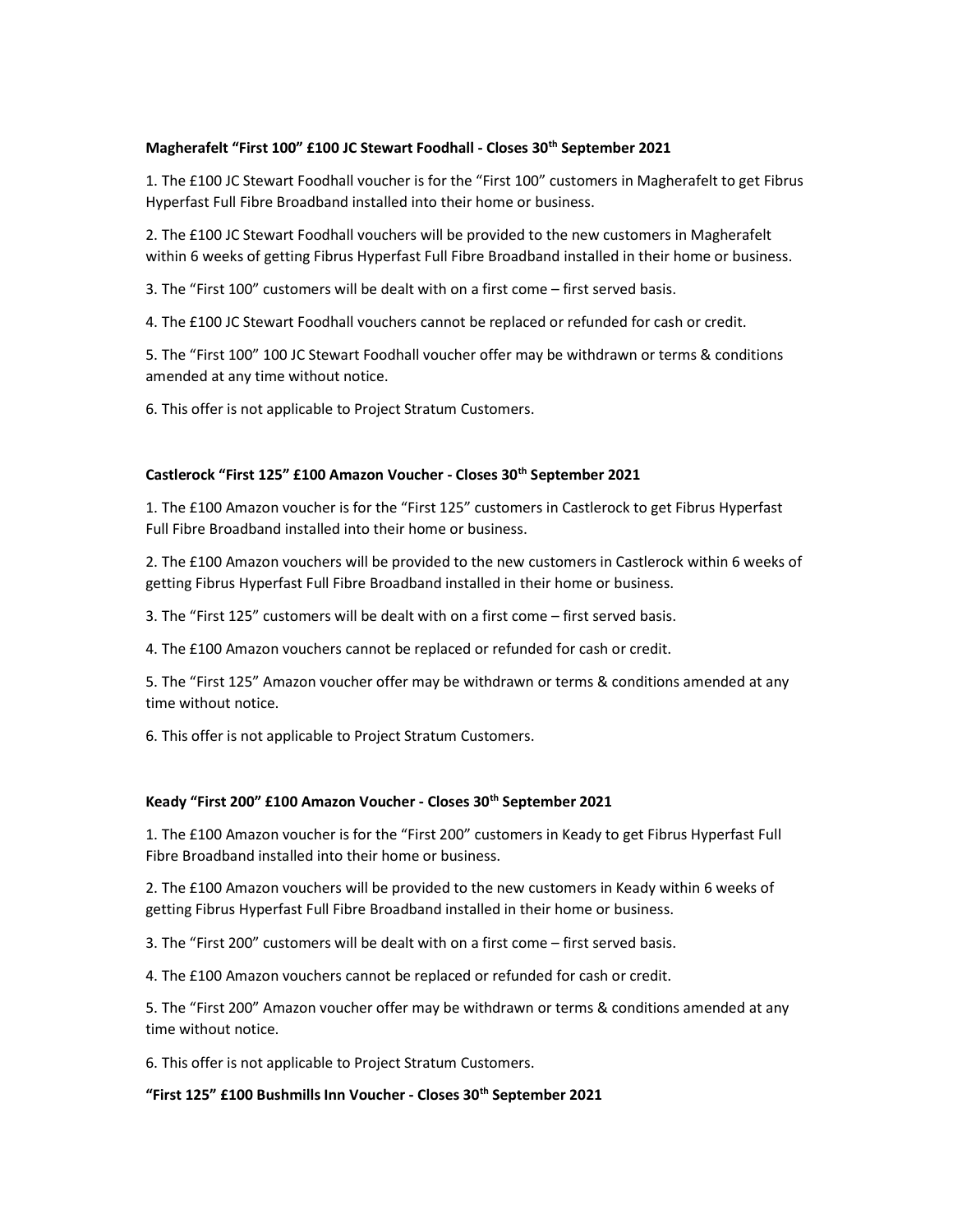1. The £100 Bushmills Inn, voucher is for the "First 125" customers in Bushmills to get Fibrus Hyperfast Full Fibre Broadband installed into their home or business.

2. The £100 Bushmills Inn vouchers will be provided to the new customers in Bushmills within 6 weeks of getting Fibrus Hyperfast Full Fibre Broadband installed in their home or business.

3. The "First 125" customers will be dealt with on a first come – first served basis.

4. The £100 Bushmills Inn vouchers cannot be replaced or refunded for cash or credit.

5. The "First 125" Bushmills Inn voucher offer may be withdrawn or terms & conditions amended at any time without notice.

6. This offer is not applicable to Project Stratum Customers.

#### "First 100" £100 Spar, Downpatrick Road (Killyleagh) Voucher - Closes 31<sup>st</sup> August 2021

1. The £100 Spar, Downpatrick Road (Killyleagh) voucher is for the "First 100" customers in Killyleagh to get Fibrus Hyperfast Full Fibre Broadband installed into their home or business.

2. The £100 Spar, Downpatrick Road (Killyleagh) vouchers will be provided to the new customers in Killyleagh within 6 weeks of getting Fibrus Hyperfast Full Fibre Broadband installed in their home or business.

3. The "First 100" customers will be dealt with on a first come – first served basis.

4. The £100 Spar, Downpatrick Road (Killyleagh) vouchers cannot be replaced or refunded for cash or credit.

5. The "First 100" £100 Spar, Downpatrick Road (Killyleagh) voucher offer may be withdrawn or terms & conditions amended at any time without notice.

6. This offer is not applicable to Project Stratum Customers.

#### "First 100" £100 Eurospar, Greencastle Road (Kilkeel) Voucher - Closes 31st August 2021

1. The £100 Eurospar, Greencastle Road (Kilkeel) voucher is for the "First 100" customers in Kilkeel to get Fibrus Hyperfast Full Fibre Broadband installed into their home or business.

2. The £100 Eurospar, Greencastle Road (Kilkeel) vouchers will be provided to the new customers in Kilkeel within 6 weeks of getting Fibrus Hyperfast Full Fibre Broadband installed in their home or business.

3. The "First 100" customers will be dealt with on a first come – first served basis.

4. The £100 Eurospar, Greencastle Road (Kilkeel) vouchers cannot be replaced or refunded for cash or credit.

5. The "First 100" £100 Eurospar, Greencastle Road (Kilkeel) voucher offer may be withdrawn or terms & conditions amended at any time without notice.

6. This offer is not applicable to Project Stratum Customers.

#### "First 100" £100 Lidl Voucher (Ballynahinch) Voucher - Closes 31 $\mathrm{^{st}}$  August 2021

1. The £100 Lidl Voucher (Ballynahinch) voucher is for the "First 100" customers in Ballynahinch to get Fibrus Hyperfast Full Fibre Broadband installed into their home or business.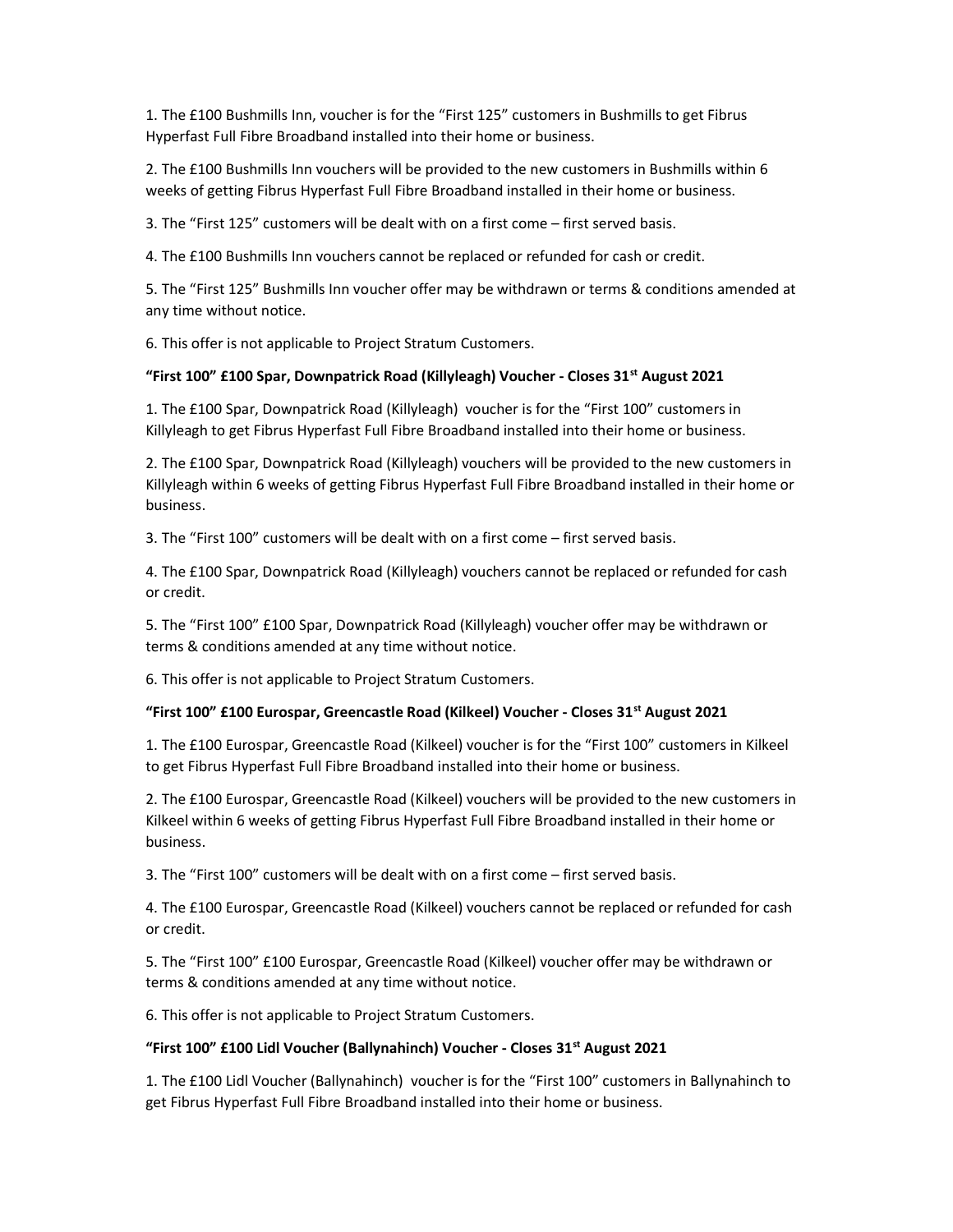2. The £100 Lidl Voucher (Ballynahinch) vouchers will be provided to the new customers in Ballynahinch within 6 weeks of getting Fibrus Hyperfast Full Fibre Broadband installed in their home or business.

3. The "First 100" customers will be dealt with on a first come – first served basis.

4. The £100 Lidl Voucher (Ballynahinch) vouchers cannot be replaced or refunded for cash or credit.

5. The "First 100" £100 Lidl Voucher (Ballynahinch) voucher offer may be withdrawn or terms & conditions amended at any time without notice.

6. the £100 Lidl Voucher (Ballynahinch) can be used in other Lidl stores in Northern Ireland but this offer only applies to customers in Ballynahinch who get Fibrus Hyperfast Full Fibre Broadband installed into their home or business.

7. This offer is not applicable to Project Stratum Customers.

#### "First 300" £100 Eurospar Ramoan Road (Ballycastle) Voucher - Closes 31st August 2021

1. The £100 Eurospar Ramoan Road (Ballycastle) voucher is for the "First 300" customers in Ballycastle to get Fibrus Hyperfast Full Fibre Broadband installed into their home or business.

2. The £100 Eurospar Ramoan Road (Ballycastle) vouchers will be provided to the new customers in Portrush within 6 weeks of getting Fibrus Hyperfast Full Fibre Broadband installed in their home or business.

3. The "First 300" customers will be dealt with on a first come – first served basis.

4. The £100 Eurospar Ramoan Road (Ballycastle) vouchers cannot be replaced or refunded for cash or credit.

5. The "First 300" £100 Eurospar Ramoan Road (Ballycastle) voucher offer may be withdrawn or terms & conditions amended at any time without notice.

6. This offer is not applicable to Project Stratum Customers.

#### "First 300" £100 Spar Coleraine Road (Portstewart) Voucher - Closes  $31^{st}$  July 2021

1. The £100 Spar Coleraine Road (Portstewart) voucher is for the "First 300" customers in Portrush to get Fibrus Hyperfast Full Fibre Broadband installed into their home or business.

2. The £100 Spar Coleraine Road (Portstewart) vouchers will be provided to the new customers in Portrush within 6 weeks of getting Fibrus Hyperfast Full Fibre Broadband installed in their home or business.

3. The "First 300" customers will be dealt with on a first come – first served basis.

4. The £100 Spar Coleraine Road (Portstewart) vouchers cannot be replaced or refunded for cash or credit.

5. The "First 300" £100 Spar Coleraine Road (Portstewart) voucher offer may be withdrawn or terms & conditions amended at any time without notice.

6. This offer is not applicable to Project Stratum Customers.

#### "First 300" £100 Eurospar (Portrush) Voucher - Closes 31<sup>st</sup> July 2021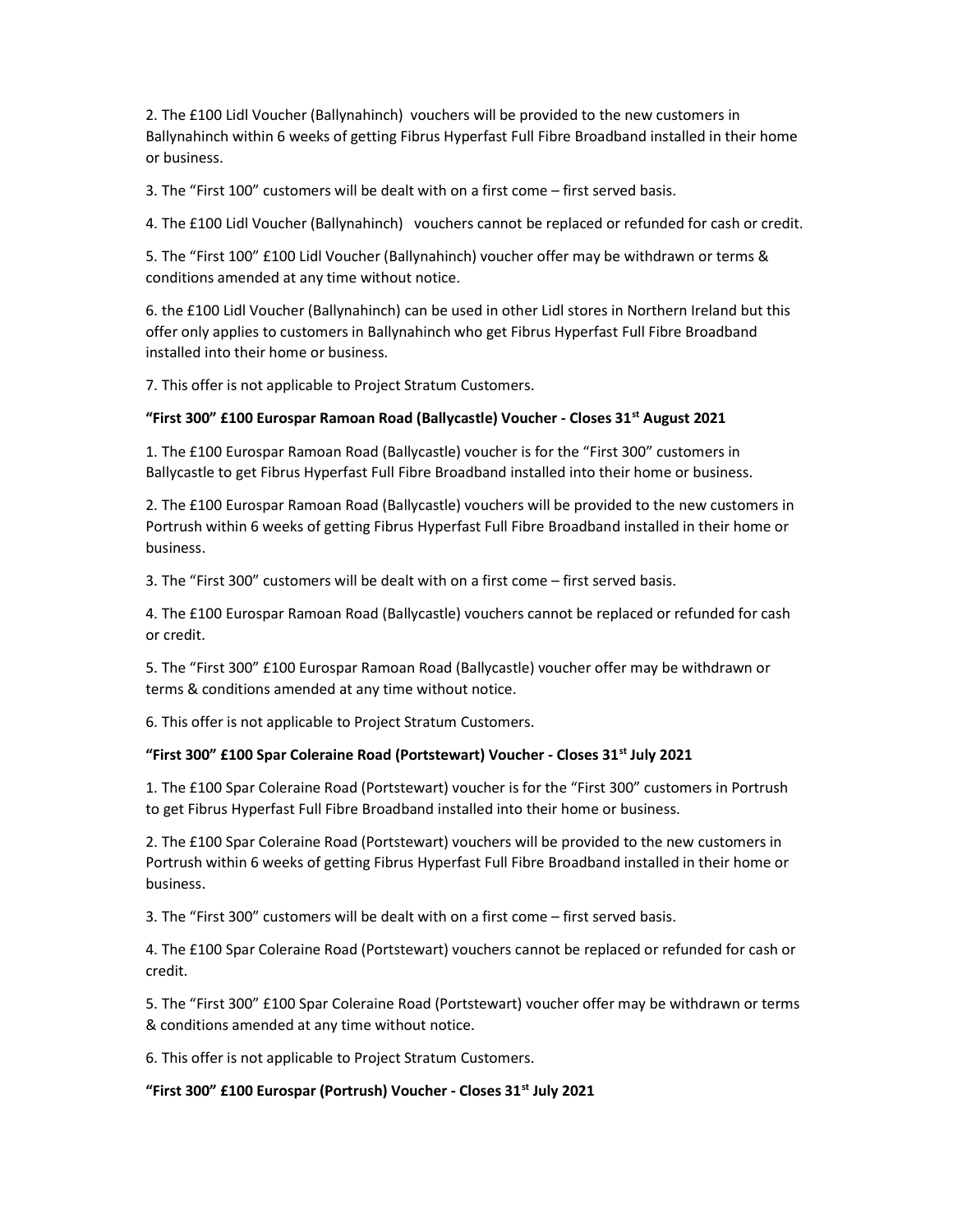1. The £100 Eurospar (Portrush) voucher is for the "First 300" customers in Portrush to get Fibrus Hyperfast Full Fibre Broadband installed into their home or business.

2. The £100 Eurospar (Portrush) vouchers will be provided to the new customers in Portrush within 6 weeks of getting Fibrus Hyperfast Full Fibre Broadband installed in their home or business.

3. The "First 300" customers will be dealt with on a first come – first served basis.

4. The £100 Eurospar (Portrush) vouchers cannot be replaced or refunded for cash or credit.

5. The "First 300" £100 Eurospar (Portrush) voucher offer may be withdrawn or terms & conditions amended at any time without notice.

6. This offer is not applicable to Project Stratum Customers.

#### "First 300" £100 Newell Stores (Coalisland) Voucher - Closes 30th June 2021

1. The £100 Newell Stores (Coalisland) voucher is for the "First 300" customers in Coalisland to get Fibrus Hyperfast Full Fibre Broadband installed into their home or business.

2. The £100 Newell Stores (Coalisland) vouchers will be provided to the new customers in Coalisland within 6 weeks of getting Fibrus Hyperfast Full Fibre Broadband installed in their home or business.

3. The "First 300" customers will be dealt with on a first come – first served basis.

4. The £100 Newell Stores (Coalisland) vouchers cannot be replaced or refunded for cash or credit.

5. The "First 300" £100 Newell Stores (Coalisland) voucher offer may be withdrawn or terms & conditions amended at any time without notice.

6. This offer is not applicable to Project Stratum Customers.

#### "First 300" £100 Nisa Local (Rostrevor) Voucher - Closes 30th June 2021

1. The £100 Nisa Local (Rostrevor) voucher is for the "First 300" customers in Rostrevor to get Fibrus Hyperfast Full Fibre Broadband installed into their home or business.

2. The £100 Nisa Local (Rostrevor) vouchers will be provided to the new customers in Rostrevor within 6 weeks of getting Fibrus Hyperfast Full Fibre Broadband installed in their home or business.

3. The "First 300" customers will be dealt with on a first come – first served basis.

4. The £100 Nisa Local (Rostrevor) vouchers cannot be replaced or refunded for cash or credit.

5. The "First 300" £100 Nisa Local (Rostrevor) voucher offer may be withdrawn or terms & conditions amended at any time without notice.

## First 50 "NEW" customers in Newcastle receive an Amazon Firestick 4k - Closes 28th February 2021.

1. The Amazon Firestick 4k is for the first 50 "NEW" customers in Newcastle to get Fibrus Hyperfast Full Fibre Broadband installed into their home or business.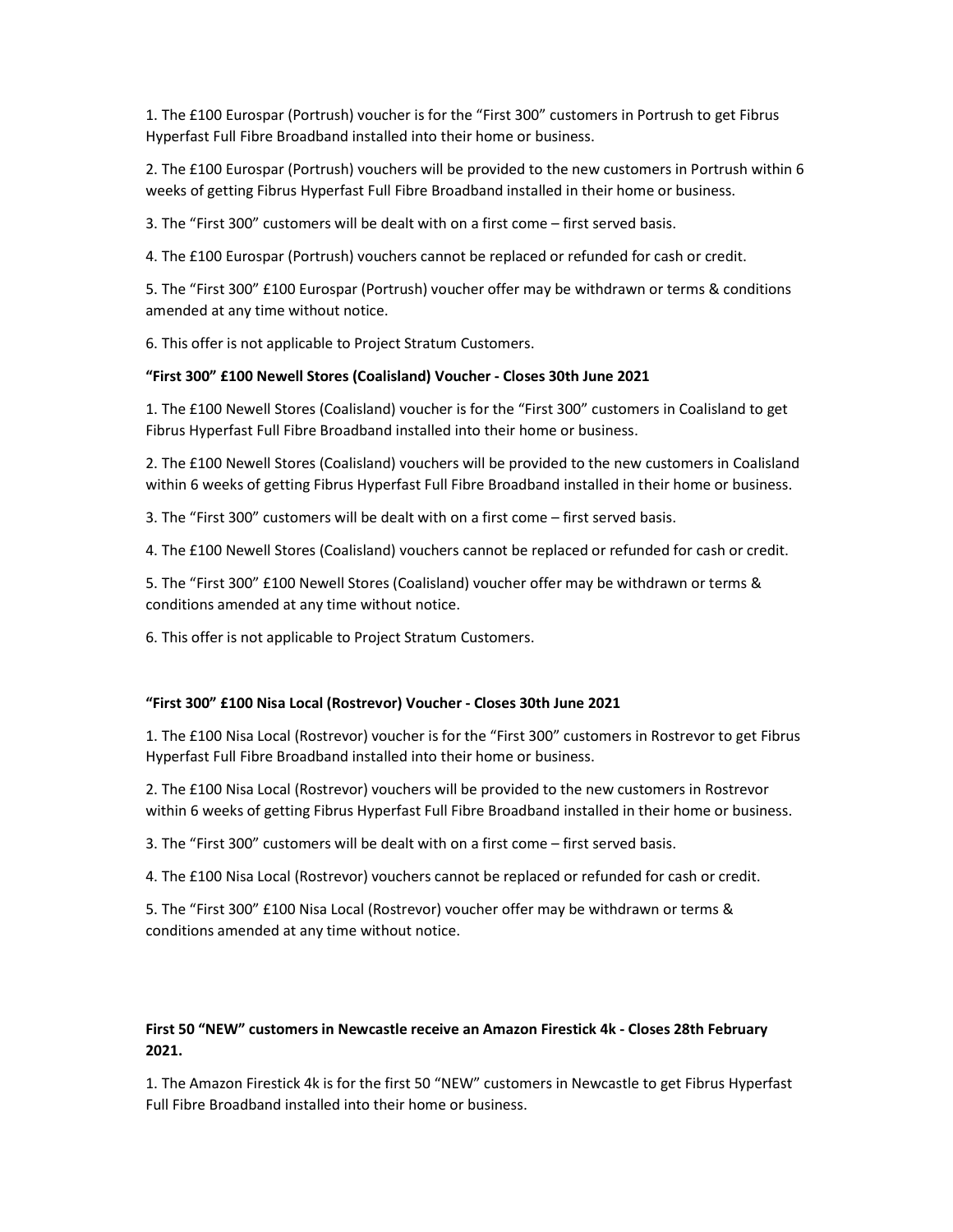2. The Amazon Firestick's will be provided to the new customers in Newcastle within 6 weeks of getting Fibrus Hyperfast Full Fibre Broadband installed in their home or business.

3. The first 50 new customers will be dealt with on a first come – first served basis.

4. The Amazon Firestick's cannot be replaced or refunded for cash or credit.

5. The first 50 Amazon Firestick 4k offer may be withdrawn or terms & conditions amended at any time without notice.

### First 50 "NEW" customers in Dundrum receive an Amazon Firestick 4k - Closes 28th February 2021

1. The Amazon Firestick 4k is for the first 50 "NEW" customers in Dundrum to get Fibrus Hyperfast Full Fibre Broadband installed into their home or business.

2. The Amazon Firestick's will be provided to the new customers in Dundrum within 6 weeks of getting Fibrus Hyperfast Full Fibre Broadband installed in their home or business.

3. The first 50 new customers will be dealt with on a first come – first served basis.

4. The Amazon Firestick's cannot be replaced or refunded for cash or credit.

5. The first 50 Amazon Firestick 4k offer may be withdrawn or terms & conditions amended at any time without notice.

# First 50 "NEW" customers in Castlewellan receive an Amazon Firestick 4k - Closes 28th February 2021

1. The Amazon Firestick 4k is for the first 50 "NEW" customers in Castlewellan to get Fibrus Hyperfast Full Fibre Broadband installed into their home or business.

2. The Amazon Firestick's will be provided to the new customers in Castlewellan within 6 weeks of getting Fibrus Hyperfast Full Fibre Broadband installed in their home or business.

3. The first 50 new customers will be dealt with on a first come – first served basis.

4. The Amazon Firestick's cannot be replaced or refunded for cash or credit.

5. The first 50 Amazon Firestick 4k offer may be withdrawn or terms & conditions amended at any time without notice.

### "First 300" £100 Eurospar (Kilkeel) Voucher - Closes 31st January 2021

1. The £100 Eurospar (Kilkeel) voucher is for the "First 300" customers in Kilkeel to get Fibrus Hyperfast Full Fibre Broadband installed into their home or business.

2. The £100 Eurospar (Kilkeel) vouchers will be provided to the new customers in Kilkeel within 6 weeks of getting Fibrus Hyperfast Full Fibre Broadband installed in their home or business.

3. The "First 300" customers will be dealt with on a first come – first served basis.

4. The £100 Eurospar (Kilkeel) vouchers cannot be replaced or refunded for cash or credit.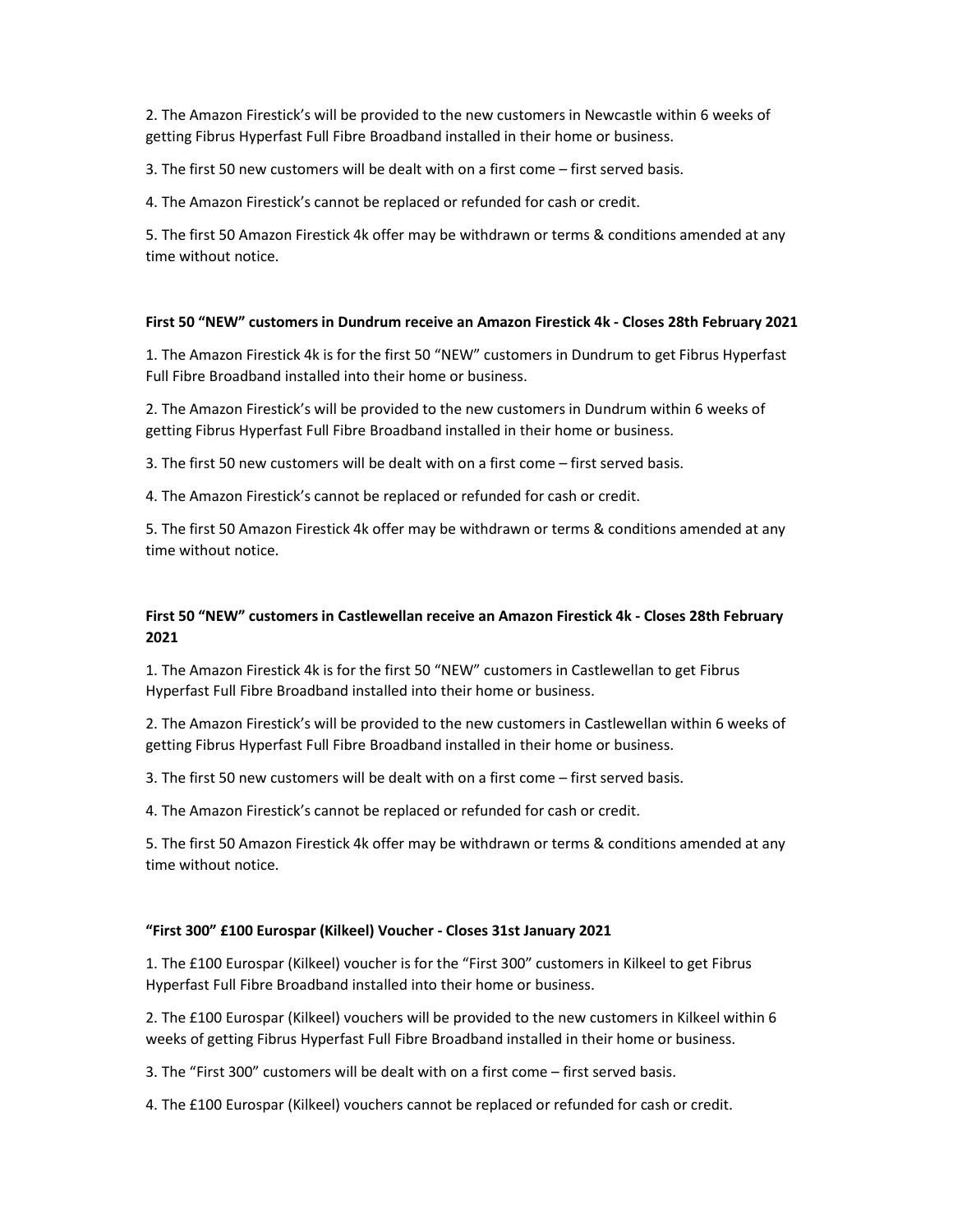5. The "First 300" Eurospar (Kilkeel) voucher offer may be withdrawn or terms & conditions amended at any time without notice.

### "First 300" £100 JC Stewarts (Magherafelt) Voucher - Closes 31st December 2020

1. The £100 JC Stewarts (Magherafelt) voucher is for the "First 300" customers in Magherafelt to get Fibrus Hyperfast Full Fibre Broadband installed into their home or business.

2. The £100 JC Stewarts (Magherafelt) vouchers will be provided to the new customers in Magherafelt within 6 weeks of getting Fibrus Hyperfast Full Fibre Broadband installed in their home or business.

3. The "First 300" customers will be dealt with on a first come – first served basis.

4. The £100 JC Stewarts (Magherafelt) vouchers cannot be replaced or refunded for cash or credit.

5. The "First 300" £100 JC Stewarts (Magherafelt) voucher offer may be withdrawn or terms & conditions amended at any time without notice.

## "First 300" £100 Supervalu Newcastle Voucher - Closes 31st December 2020

1. The £100 Supervalu Newcastle voucher is for the "First 300" customers in Newcastle to get Fibrus Hyperfast Full Fibre Broadband installed into their home or business.

2. The £100 Supervalu Newcastle Vouchers will be provided to the new customers in Newcastle within 6 weeks of getting Fibrus Hyperfast Full Fibre Broadband installed in their home or business.

3. The "First 300" customers will be dealt with on a first come – first served basis.

4. The £100 Supervalu Newcastle vouchers cannot be replaced or refunded for cash or credit.

5. The "First 300" £100 Supervalu Newcastle voucher offer may be withdrawn or terms & conditions amended at any time without notice.

### "First 300" £100 Crawfords (Maghera) Voucher - Closes 31st December 2020

1. The £100 Crawfords (Maghera) voucher is for the "First 300" customers in Maghera to get Fibrus Hyperfast Full Fibre Broadband installed into their home or business.

2. The £100 Crawfords (Maghera) vouchers will be provided to the new customers in Maghera within 6 weeks of getting Fibrus Hyperfast Full Fibre Broadband installed in their home or business.

3. The "First 300" customers will be dealt with on a first come – first served basis.

4. The £100 Crawfords (Maghera) vouchers cannot be replaced or refunded for cash or credit.

5. The "First 300" Crawfords (Maghera) voucher offer may be withdrawn or terms & conditions amended at any time without notice.

### (Half Price for 12 Months)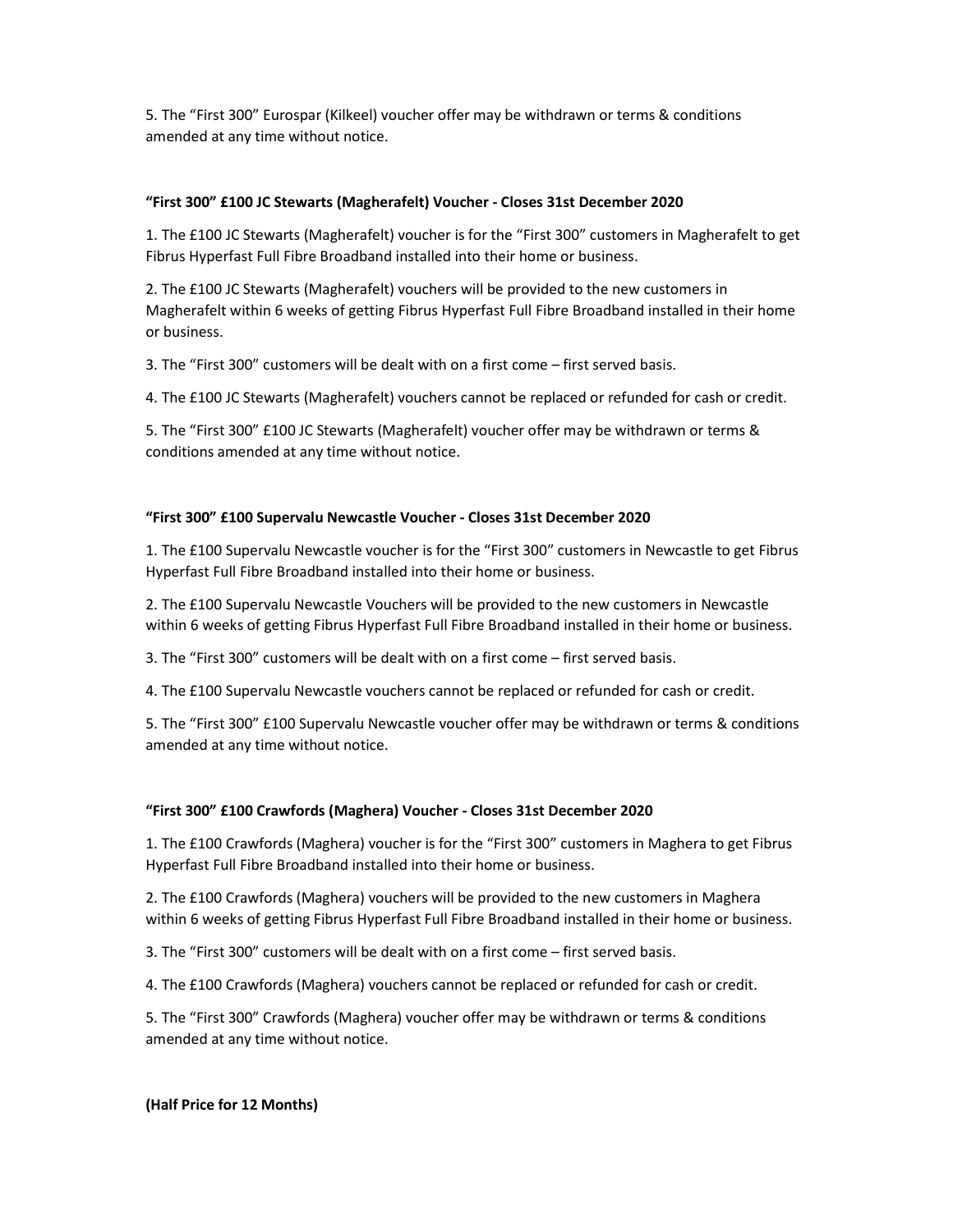1. To be eligible for the (The Offer), you must be an Owner/Occupier (The Customer) and have fully complied with these Terms and Conditions.

2. The Offer is for residential customers to receive the relevant download speed package for half price per month for 12 months, then the full relevant price per month thereafter.

3. The Customer must register interest in switching suppliers to Fibrus. Fibrus must confirm that the property referenced is readily connectible to the Fibrus network. The decision of Fibrus shall be final.

4. The Offer will be processed by Fibrus once the customer has agreed to proceed through the agreement form.

5. If works commence without appropriate permissions, Fibrus hold the right to withdraw any contributions in relation to the offer.

6. The Offer does not apply to existing customers.

7. The Offer can be used in conjunction with the "Government Gigabit Voucher Scheme".

8. The maximum liability of Fibrus in relation to The Offer is £50 in aggregate at any time.

9. The Offer may be withdrawn or terms & conditions amended at any time without notice.

#### "First 300" £100 Eurospar (Warrenpoint) Voucher - Closes 30th November 2020

1. The £100 Eurospar (Warrenpoint) voucher is for the "First 300" customers in Warrepoint to get Fibrus Hyperfast Full Fibre Broadband installed into their home or business.

2. The £100 Eurospar (Warrenpoint) vouchers will be provided to the new customers in Warrenpoint within 6 weeks of getting Fibrus Hyperfast Full Fibre Broadband installed in their home or business.

3. The "First 300" customers will be dealt with on a first come – first served basis.

4. The £100 Eurospar (Warrenpoint) vouchers cannot be replaced or refunded for cash or credit.

5. The "First 300" £100 Eurospar (Warrenpoint) voucher offer may be withdrawn or terms & conditions amended at any time without notice.

### "First 100" receives an Amazon Firestick 4k - Closes 31st October 2020

1. The Amazon Firestick 4k is for the "First 100" customers in Ballynahinch to get Fibrus Hyperfast Full Fibre Broadband installed into their home or business.

2. The Amazon Firestick's will be provided to the new customers in Ballynahinch within 6 weeks of getting Fibrus Hyperfast Full Fibre Broadband installed in their home or business.

3. The "First 100" customers will be dealt with on a first come – first served basis.